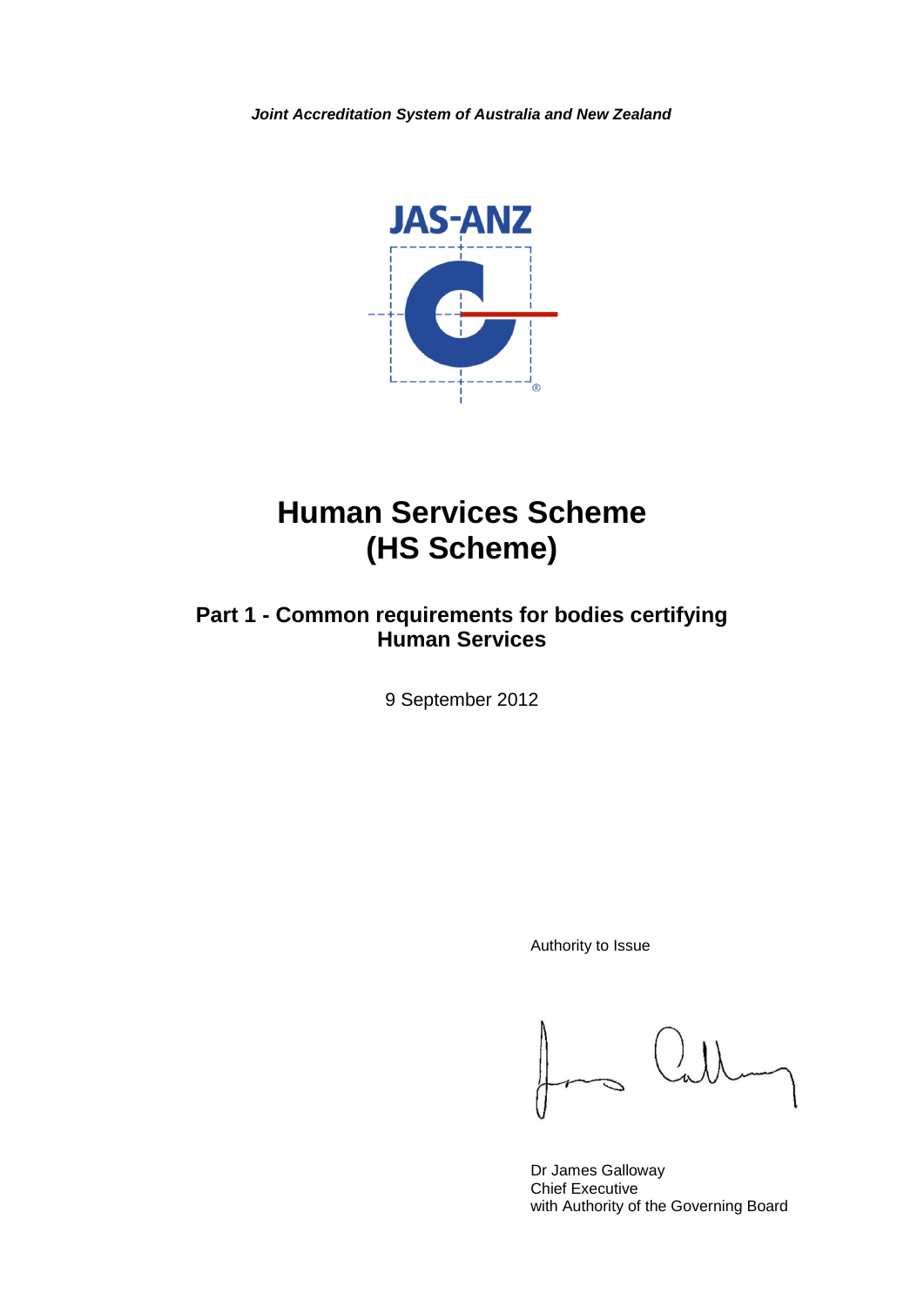# **Contents**

| $\bf{0}$                | Introduction                                                      | 4         |
|-------------------------|-------------------------------------------------------------------|-----------|
| 0.1                     | Background                                                        | 4         |
| 0.2                     | Foreword                                                          | $\pmb{4}$ |
| 1                       | <b>Scope</b>                                                      | 5         |
| $\mathbf{2}$            | <b>Normative references</b>                                       | 5         |
| 3                       | <b>Terms and definitions</b>                                      | 5         |
| 4                       | <b>General requirements</b>                                       | 8         |
| 4.1                     | Legal and contractual matters                                     | 8         |
| 4.2                     | Management of impartiality                                        | 9         |
| 4.3                     | Liability and financing                                           | 9         |
| 4.4                     | Non-discriminatory conditions                                     | 9         |
| 4.5                     | Confidentiality                                                   | 9         |
| 4.6                     | Publicly available information                                    | 9         |
| 5                       | <b>Structural requirements</b>                                    | 10        |
| 5.1                     | Organizational structure and top management                       | 10        |
| 5.2                     | Mechanism for safeguarding impartiality                           | 10        |
| 6                       | <b>Resource requirements</b>                                      | 10        |
| 6.1                     | Certification body personnel                                      | 10        |
| 6.2                     | Resources for evaluation                                          | 11        |
| $\overline{\mathbf{r}}$ | <b>Process requirements</b>                                       | 11        |
| 7.1                     | General                                                           | 11        |
| 7.2                     | Application                                                       | 11        |
| 7.3                     | Application review                                                | 12        |
| 7.4                     | Evaluation                                                        | 12        |
| 7.5                     | Review                                                            | 14        |
| 7.6                     | Certification decision                                            | 14        |
| 7.7                     | Certification documentation                                       | 15        |
| 7.8                     | Directory of certified services                                   | 15        |
| 7.9                     | Surveillance                                                      | 15        |
| 7.10                    | Changes affecting certification                                   | 16        |
| 7.11                    | Termination, reduction, suspension or withdrawal of certification | 16        |
| 7.12                    | Records                                                           | 16        |
| 7.13                    | Complaints and appeals                                            | 16        |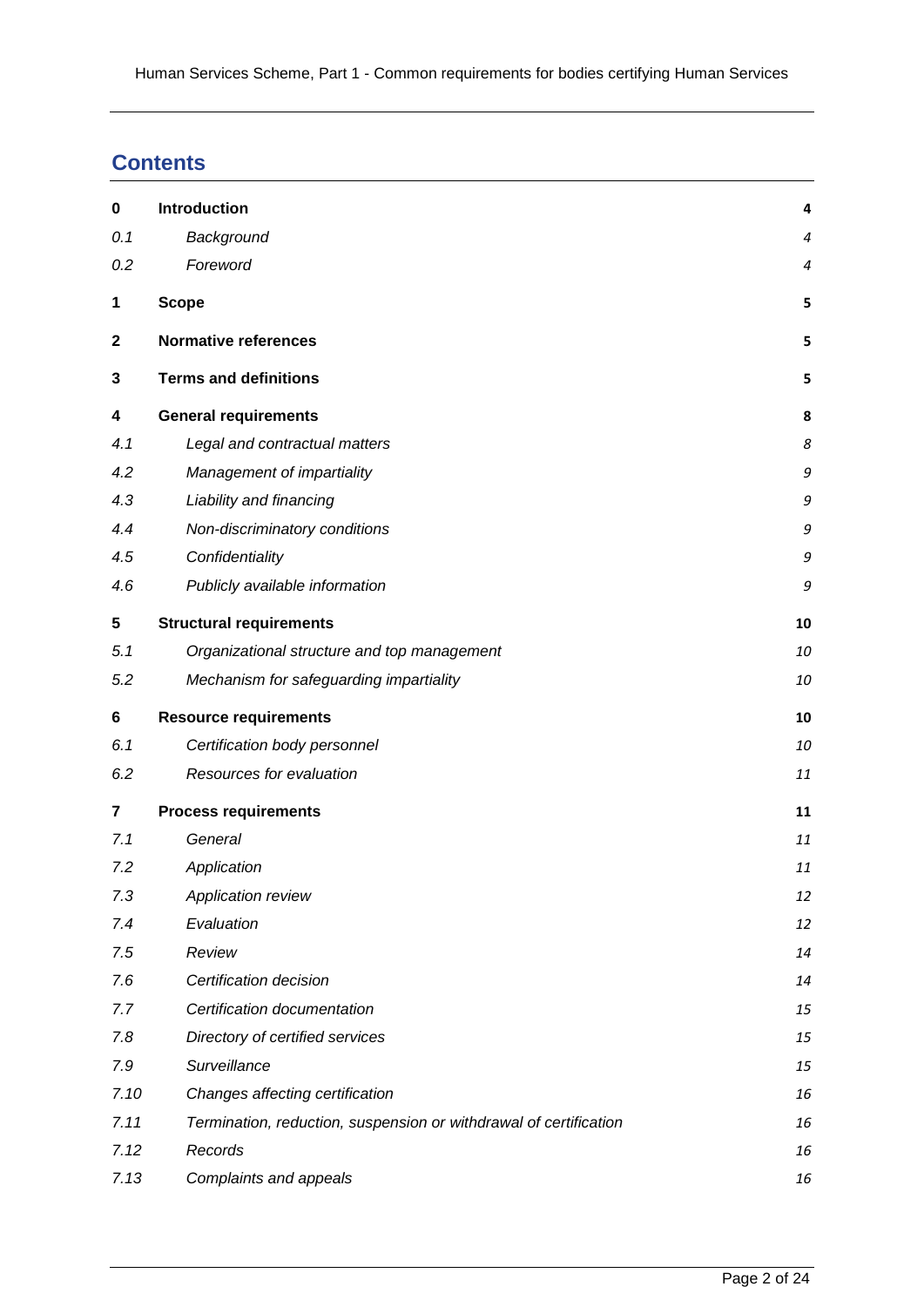| 8     | <b>Management system requirements</b>                                                | 16 |
|-------|--------------------------------------------------------------------------------------|----|
| 8.1   | <b>Options</b>                                                                       | 16 |
| 8.2   | General management system documentation (Option A)                                   | 16 |
| 8.3   | Control of documents (Option A)                                                      | 16 |
| 8.4   | Control of records (Option A)                                                        | 16 |
| 8.5   | Management review (Option A)                                                         | 17 |
| 8.6   | Internal audits (Option A)                                                           | 17 |
| 8.7   | Corrective actions (Option A)                                                        | 17 |
| 8.8   | Preventive actions (Option A)                                                        | 17 |
|       | <b>Annex A - Audit duration</b>                                                      | 18 |
|       | Annex B - Certification of clients with multiple sites and/or outlets                | 19 |
| B.0   | Introduction                                                                         | 19 |
| B.1   | <b>Definitions</b>                                                                   | 19 |
| B.2   | Application                                                                          | 19 |
| B.3   | Eligibility of an organisation for sampling                                          | 19 |
| B.4   | Responsibility of the certification body                                             | 20 |
| B.5   | Sampling                                                                             | 20 |
| B.5.1 | Methodology                                                                          | 20 |
| B.5.2 | Size of sample                                                                       | 20 |
| B.5.3 | Audit times                                                                          | 20 |
| B.5.4 | Additional sites and/or outlets                                                      | 20 |
|       | Annex C - Audit planning and consumer sampling                                       | 22 |
| C.1   | Consumer sampling principles                                                         | 22 |
| C.2   | Consumer file sampling                                                               | 23 |
| C.3   | Traceability of sampling processes                                                   | 23 |
|       | Annex D - Code of ethics for auditing and certification in the human services sector | 24 |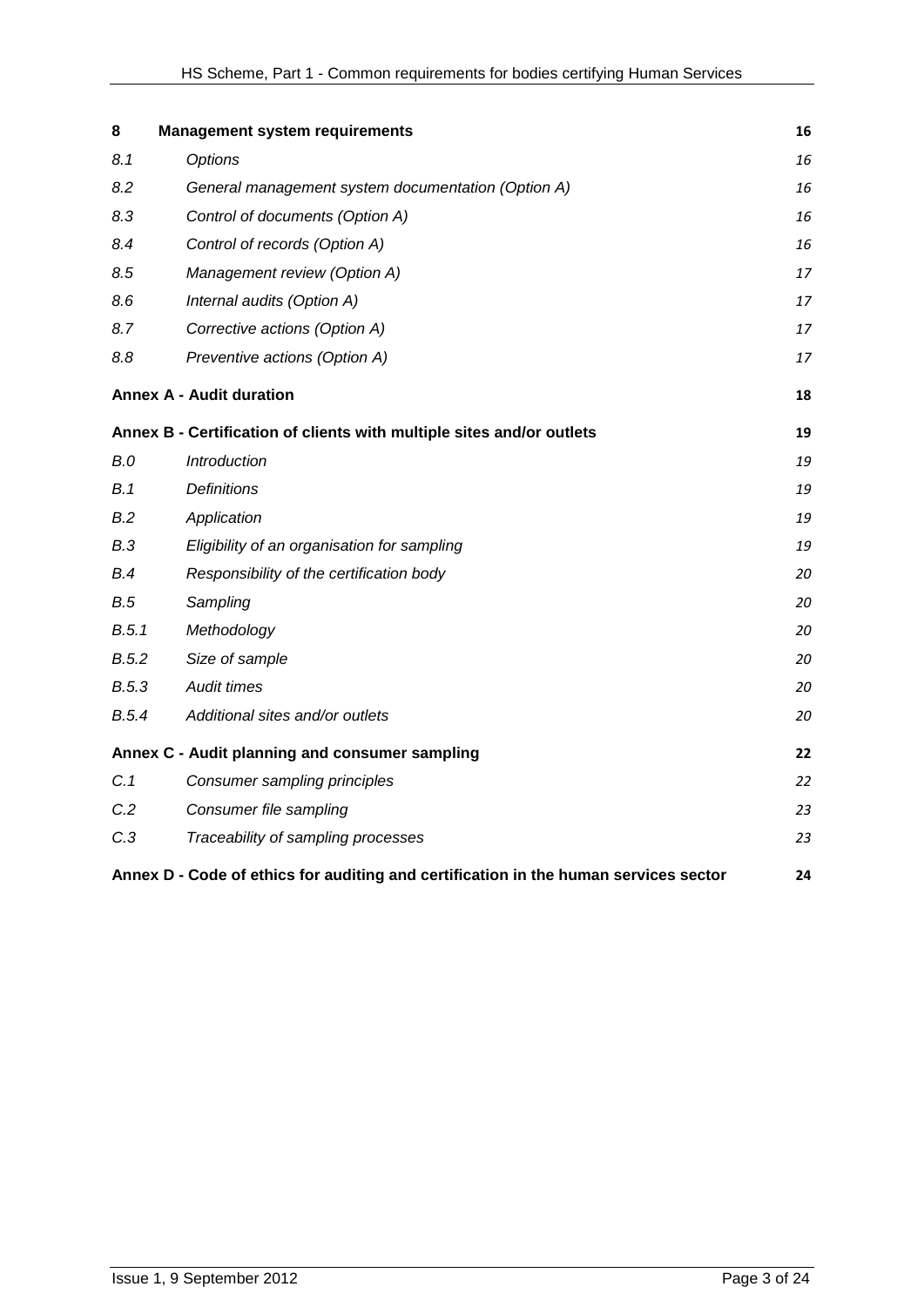# <span id="page-3-0"></span>**0 Introduction**

### <span id="page-3-1"></span>**0.1 Background**

#### *The International Standards for the certification of service providers*

ISO/IEC 17065 is the current International Standard for bodies certifying products, processes or services. At the time of publication JAS-ANZ has accredited a number of certification bodies to ISO/IEC Guide 65 and these will be required to commence their transition to ISO/IEC 17065.

ISO/IEC 17065 is more closely aligned with the structure and governance requirements for management systems certification bodies.

#### *Improving audit efficiency and reliability*

This HS Scheme consists of a family of interconnected Schemes to enable improved efficiencies and reliability in the certification of service providers. Improved efficiencies and reliability are derived from standardising requirements to the greatest extent possible.

Each of the Parts to this Scheme was developed by a specialist JAS-ANZ Technical Committee consisting of a broad and balanced representation of significantly interested parties.

Part 1 of this Scheme establishes the common requirements for the other Parts of this Scheme.

Part 2 (and onwards) provide the minimum additional requirements for the scope of that Part, except that where a conflict arises between Part 1 and another Part, the requirements in the other Part take precedence.

#### *Improving the effectiveness of certification audits*

<span id="page-3-2"></span>Whilst audit efficiency and reliability can be derived from scheme design, audit effectiveness is primarily derived from the content of the Service Standards.

The Service Standards used by the various Parts of this Scheme have been developed by the Scheme Owner with broad sector consultation. Service Standards should be sharply focused on the service requirements and enable the service outcomes to be demonstrated using criteria that can be objectively and consistently assessed.

Many service providers will already have a quality management system certified to ISO 9001. A certified quality management system should consistently provide services that meet customer and applicable regulatory requirements. However the effective implementation of ISO 9001 relies heavily on the organisation's commitment to adequately resource the management of the system.

Service providers with an ISO 9001 management system will benefit greatly from developing their processes to better reflect the expected outcomes of the Service Standards referenced in the relevant Parts of this Scheme.

Please read all appropriate accreditation criteria, Procedure 5 (accreditation process), and when ready provide a completed application (with signatures, appropriate application fee, and documentation set) for review.

### **0.2 Foreword**

This Scheme has been designed to be implemented with ISO/IEC 17065, but during the transition period, existing accredited certification bodies can use this Scheme with their existing accreditation criteria as described in the subsequent Parts.

#### **NOTE: JAS-ANZ will separately publish the IAF policy for transition to ISO/IEC 17065.**

HS Scheme, Part 1 and all subsequent parts supplement, but do not diminish the requirements of ISO/IEC 17065.

References throughout the various Parts of this HS Scheme include references to the applicable clauses of ISO/IEC 17065.

The major headings used in this Scheme are reproduced from ISO/IEC 17065, with the term 'product' replaced by the term 'service'.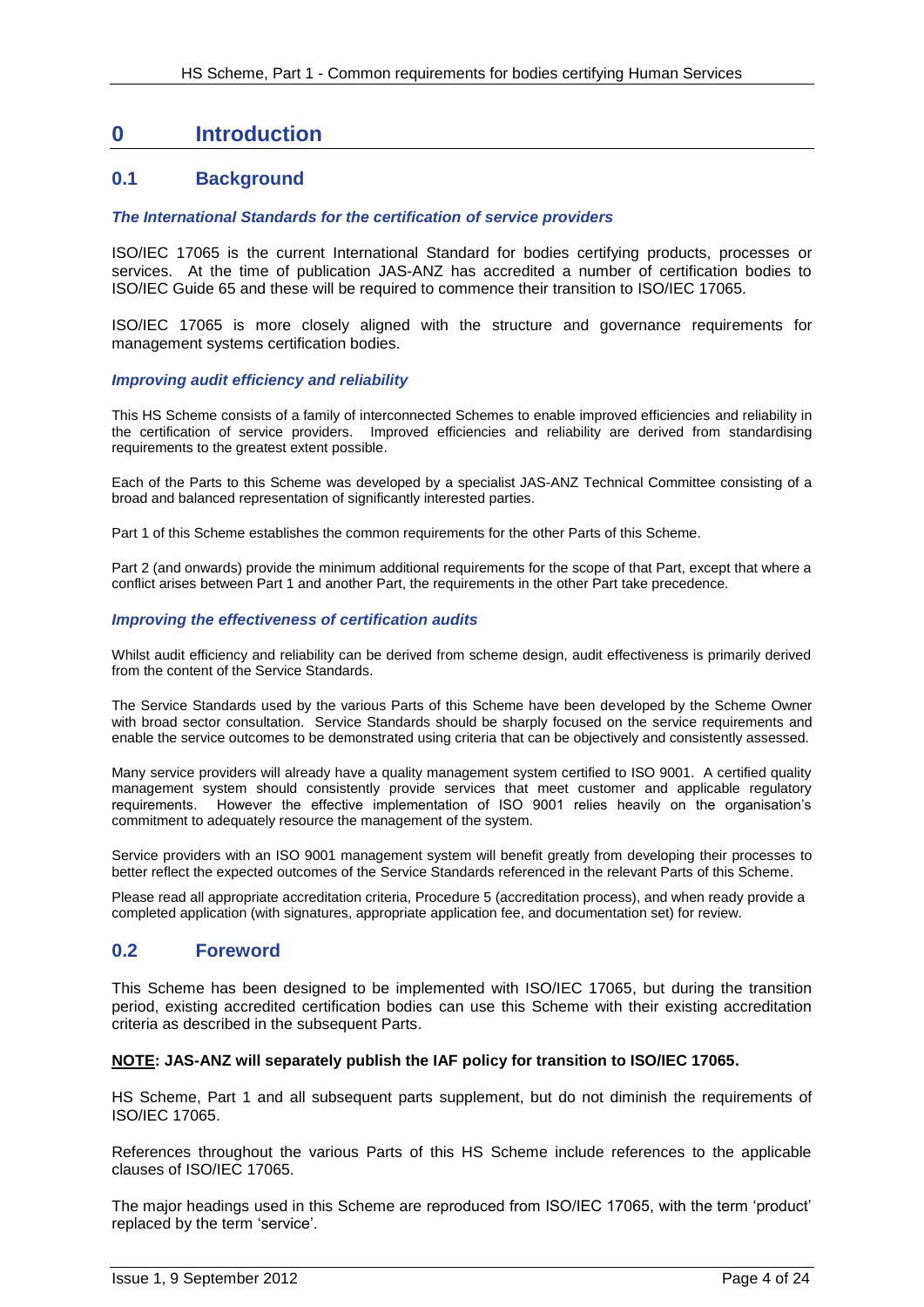The clause numbers are prefixed by 'P1' for Part 1 followed by the referenced clause of ISO/IEC 17065 to which the clause applies. A certification body using ISO/IEC Guide 65 prior to transition to ISO/IEC 17065 will need to reference the equivalent clauses of ISO/IEC Guide 65 or IAF GD5.

The term **'should'** is used in HS Scheme, Part 1 and all subsequent parts to indicate recognised means of meeting the requirements of the standard. A certification body can meet these in an equivalent way provided this can be demonstrated to JAS-ANZ.

The term **'shall'** is used in HS Scheme, Part 1 and all subsequent parts to indicate those provisions which, reflecting the requirements of the relevant standard, are mandatory.

# <span id="page-4-0"></span>**1 Scope**

*No additional requirements*

# <span id="page-4-1"></span>**2 Normative references**

1993 National Disability Services Standards.

Disability Discrimination Act (Cwlth) 1992.

Disability Services Act (Cwlth) 1986.

IAF MD 1:2007 (issue 1) – IAF Mandatory Document for the Certification of Multiple Sites Based on Sampling; available at www.iaf.nu.

IAF MD 2:2007 (Issue 1) – IAF Mandatory Document for the Transfer of Accredited Certification of Management Systems; available at www.iaf.nu.

ISO/IEC 17065:2012 – Conformity assessment - requirements for bodies certifying products, processes and services.

ISO 19011:2011 - Guidelines for quality and/or environmental management system auditing.

JAS-ANZ Procedure 03 – Rules of procedure governing the use of the accreditation symbol.

National Disability Agreement (NDA).

Privacy Act (Cwlth) 1988 as amended 2000*.*

United Nations Convention on the Rights of People with Disabilities; available at http://www.un.org/disabilities/.

# <span id="page-4-2"></span>**3 Terms and definitions**

P1\_3.1 The following definitions also apply to this scheme:

Audit team a team of at least two persons appointed to conduct an audit which includes an audit team leader.

CB certification body.

Central office the main administrative office of a client with multiple sites, with the right to implement corrective actions at any site and/or outlet. The central office is the central point for the administration of the common policies and procedures relating to its services. For a consortium, the central office is the lead agency from where the affairs of the consortium are managed.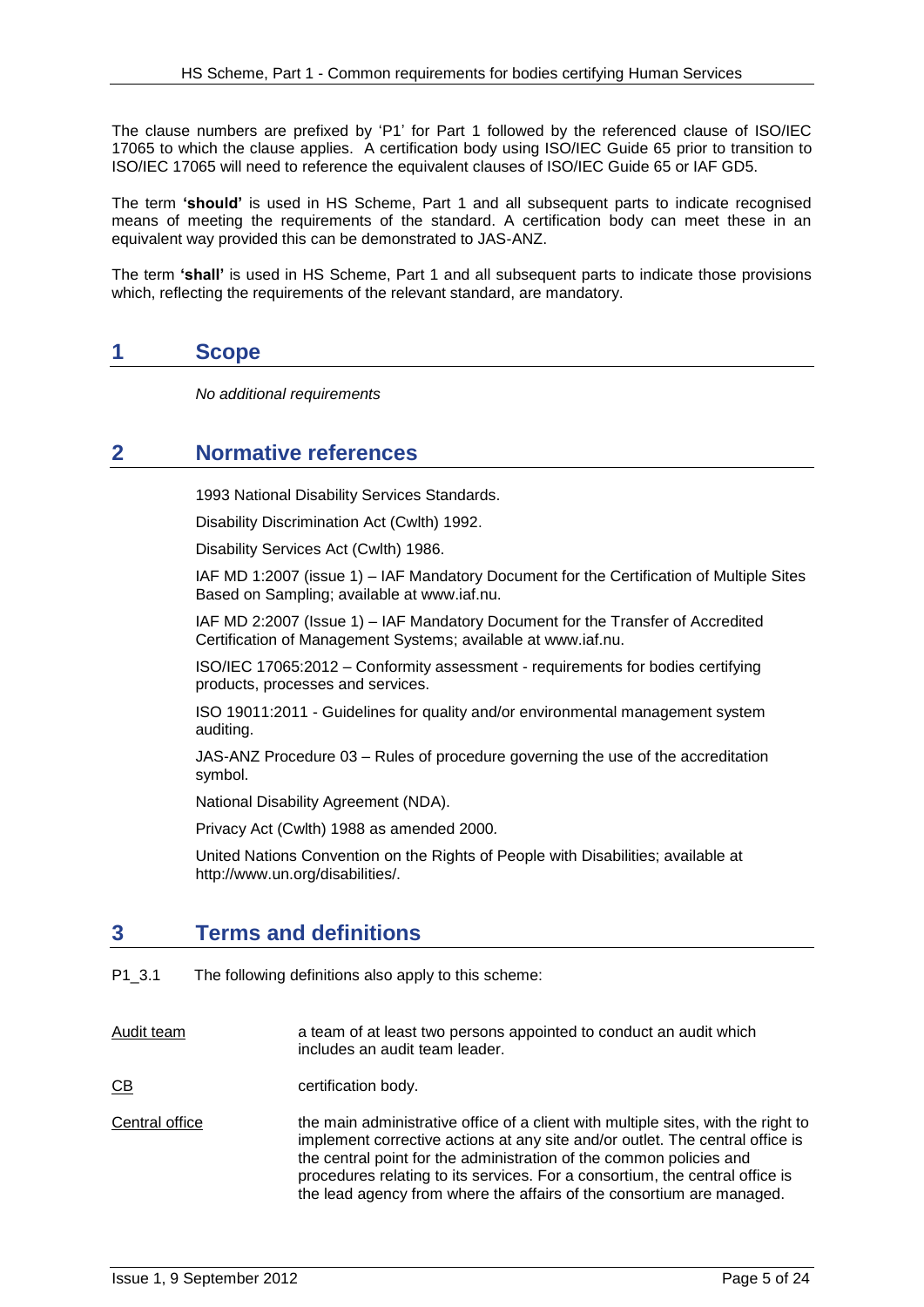| Certification             | process by which a CB, accredited as conforming to the criteria in the<br>relevant parts of this scheme, attests in writing that a client conforms to the<br>standards.                                                                                                                                                                                            |                                                                                                                                                                                                                                                                                                                                                        |  |  |
|---------------------------|--------------------------------------------------------------------------------------------------------------------------------------------------------------------------------------------------------------------------------------------------------------------------------------------------------------------------------------------------------------------|--------------------------------------------------------------------------------------------------------------------------------------------------------------------------------------------------------------------------------------------------------------------------------------------------------------------------------------------------------|--|--|
| Certification audit       | all activities related to the initial certification of a client to determine<br>whether the client meets the requirements of the standards.                                                                                                                                                                                                                        |                                                                                                                                                                                                                                                                                                                                                        |  |  |
| <b>Certification body</b> | a body accredited as conforming to the criteria specified in this scheme<br>which audits and certifies to the standards.                                                                                                                                                                                                                                           |                                                                                                                                                                                                                                                                                                                                                        |  |  |
| <b>Client</b>             | the client as defined in ISO/IEC 17065, and in the context of this scheme,<br>any person or body providing human services that is also required to<br>achieve and maintain third party certification in order to satisfy the<br>requirements of a responsible body.                                                                                                |                                                                                                                                                                                                                                                                                                                                                        |  |  |
| Close out                 | verification by a CB that corrective action has been implemented by a<br>client to address a major nonconformity or nonconformity, and is effective.                                                                                                                                                                                                               |                                                                                                                                                                                                                                                                                                                                                        |  |  |
| Conflict of interest      | a relationship between the CB, or a person working for the CB (paid or<br>unpaid, staff or contractor), and a client, other organisation or person that<br>threatens the impartiality of the CB. Such relationships apply to past,<br>present or future involvement and include:                                                                                   |                                                                                                                                                                                                                                                                                                                                                        |  |  |
|                           | a)                                                                                                                                                                                                                                                                                                                                                                 | having worked with, or been a consumer of, or consulted to the<br>client in the last two years, or reasonable prospects of such work in<br>the next two years                                                                                                                                                                                          |  |  |
|                           | b)                                                                                                                                                                                                                                                                                                                                                                 | any financial interest in the client or relatives or friends with a<br>financial interest in the client                                                                                                                                                                                                                                                |  |  |
|                           | C)                                                                                                                                                                                                                                                                                                                                                                 | being in competition with the client                                                                                                                                                                                                                                                                                                                   |  |  |
|                           | d)                                                                                                                                                                                                                                                                                                                                                                 | any other commercial or voluntary arrangement or directorship with<br>the client                                                                                                                                                                                                                                                                       |  |  |
|                           | e)                                                                                                                                                                                                                                                                                                                                                                 | having immediate family members employed by the client, or in any<br>of the above situations                                                                                                                                                                                                                                                           |  |  |
|                           | f)                                                                                                                                                                                                                                                                                                                                                                 | any personal bias, obligation, loyalty or inclination which would<br>affect decisions in relation to the client.                                                                                                                                                                                                                                       |  |  |
| <b>Conformity</b>         |                                                                                                                                                                                                                                                                                                                                                                    | the requirements of a standard, or an element associated with a standard<br>such as a KPI or indicator, are met.                                                                                                                                                                                                                                       |  |  |
| Consent                   | the voluntary agreement of a person or a person's authorised<br>representative (e.g. a family member, carer, guardian or advocate)<br>empowered to make an informed decision about a proposed action, such<br>as participate in an interview, or review personal records etc.                                                                                      |                                                                                                                                                                                                                                                                                                                                                        |  |  |
| Consortium                | two or more entities which have entered into a written arrangement for the<br>purposes of jointly delivering human services, and which have appointed a<br>lead member (the lead agency) with authority to act on behalf of all<br>members of the consortium, including the capacity to monitor and assure<br>conformity with the standards by all of the members. |                                                                                                                                                                                                                                                                                                                                                        |  |  |
| Consulting                |                                                                                                                                                                                                                                                                                                                                                                    | participating in designing, implementing or maintaining a client's policies,<br>procedures or practices. Note: identifying opportunities for improvement is<br>not consulting.                                                                                                                                                                         |  |  |
| Consumer                  |                                                                                                                                                                                                                                                                                                                                                                    | primarily, a person who is receiving / has received a service / support from<br>the client being audited in the last 12 months. Consumer may also mean<br>family member/s or an unpaid primary carer or advocate of that person<br>using the service. Also known as "client", "participant", "service user",<br>"person using/accessing services" etc. |  |  |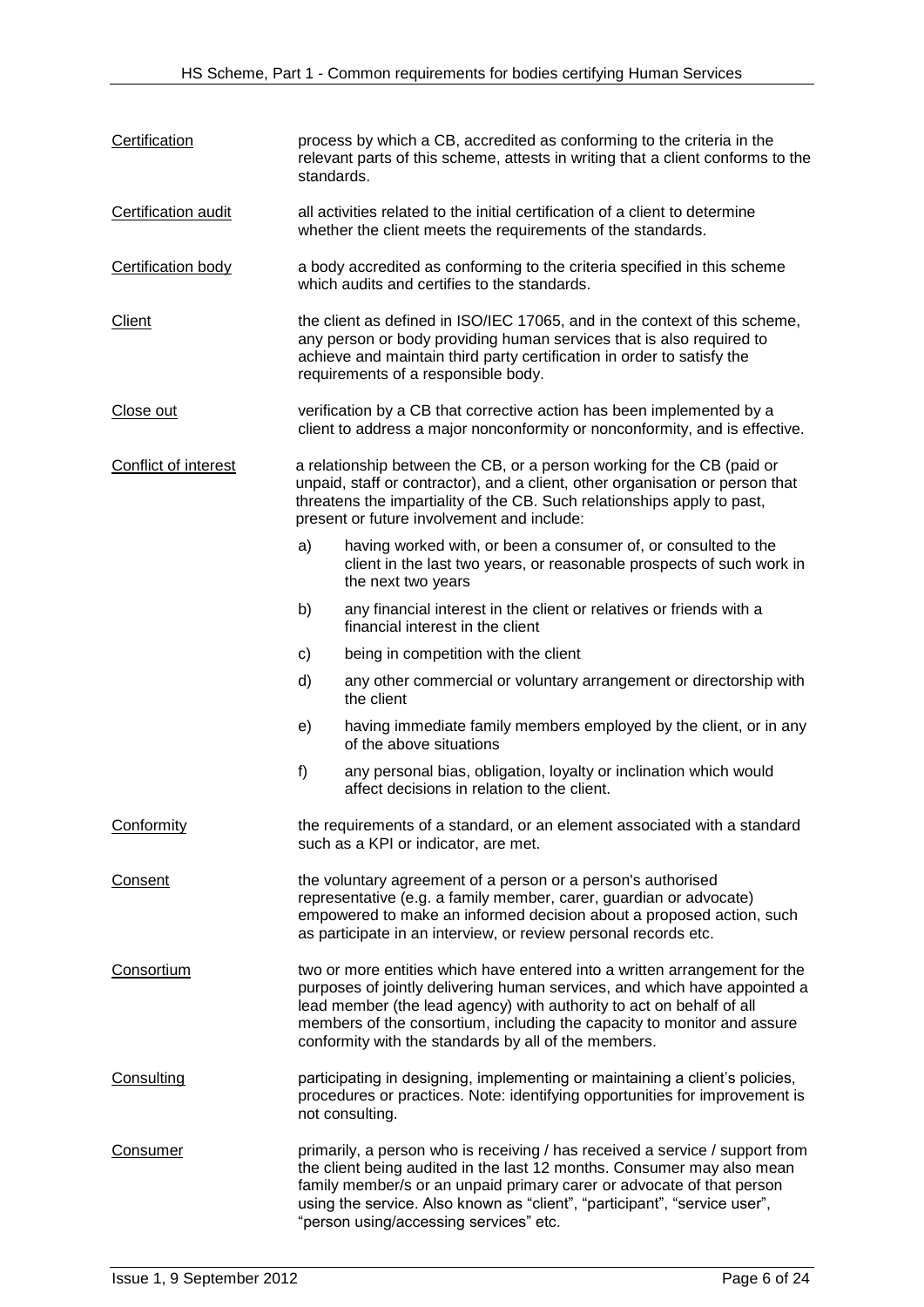| <b>CRRS</b>            | Complaints Resolution and Referral Service. The independent and<br>impartial service funded by the Australian Government to assist in the<br>resolution of complaints about organisations funded under the<br>Commonwealth Disability Services Act.                                                                                                                       |
|------------------------|---------------------------------------------------------------------------------------------------------------------------------------------------------------------------------------------------------------------------------------------------------------------------------------------------------------------------------------------------------------------------|
| <b>Full-time site</b>  | a permanent site controlled by a client that operates full-time - normally<br>five days per week during normal working hours (e.g. 8:30 AM to 4:30 PM,<br>Monday to Friday) or more.                                                                                                                                                                                      |
| Human service          | a service specifically provided by a client to support a person using any of<br>the services referred to in this scheme.                                                                                                                                                                                                                                                  |
| Independent advocate   | an independent person who can support someone. With respect to<br>consumers and the audit process, an independent person who can<br>support a consumer to participate in the audit process. If an advocate is<br>required during an audit process, in this instance the independent<br>advocate shall not be a paid employee or volunteer of the client being<br>audited. |
| Indicator              | a measurable element of practice that may be used to assess whether<br>practice meets a particular standard. Indicators ensure that the<br>expectations for conformity with each standard are clear. Also known as<br>standard indicator, evidence indicator or KPI.                                                                                                      |
| <u>KPI</u>             | key performance indicator.                                                                                                                                                                                                                                                                                                                                                |
| Maintenance audit      | a periodic audit to evaluate whether the human service organisation's<br>activities are functioning effectively and continuing to meet the<br>requirements of the standards. Also known as a surveillance audit.                                                                                                                                                          |
| Major nonconformity    | the requirements of a standard, or an element associated with a standard<br>such as a KPI or indicator, are not met, or the outcome is ineffective. A<br>number of related nonconformities may also constitute a major<br>nonconformity.                                                                                                                                  |
| Nonconformity          | the requirements of a standard, or an element associated with a standard<br>such as a KPI or indicator, are not fully met, or the outcome is only partly<br>effective.                                                                                                                                                                                                    |
| Notifiable issue       | evidence or allegations of a serious health, safety or abuse risk, harm or<br>risk of harm, financial impropriety and/or professional misconduct.                                                                                                                                                                                                                         |
| Outlet                 | a physical location from which services are delivered. Private homes are<br>not included as outlets.                                                                                                                                                                                                                                                                      |
| Outreach site          | a site set up in the premises of another organisation in the community, or<br>in a private home. An outreach site is not permanently open but may be<br>accessed by the client for a period on a regular basis such as weekly or<br>monthly, or on demand. Outreach sites in private homes may be entered<br>with the consumer's consent.                                 |
| Part-time site         | a permanent site that regularly operates on only some days of the working<br>week or for part of normal working hours on some days.                                                                                                                                                                                                                                       |
| Person with disability | persons with disabilities include those who have long-term physical,<br>mental, intellectual or sensory impairments which in interaction with<br>various barriers may hinder their full and effective participation in society<br>on an equal basis with others.                                                                                                          |
| Private home           | a residence that is owned or leased privately by the consumer or their<br>family. This includes residences that are leased through social housing                                                                                                                                                                                                                         |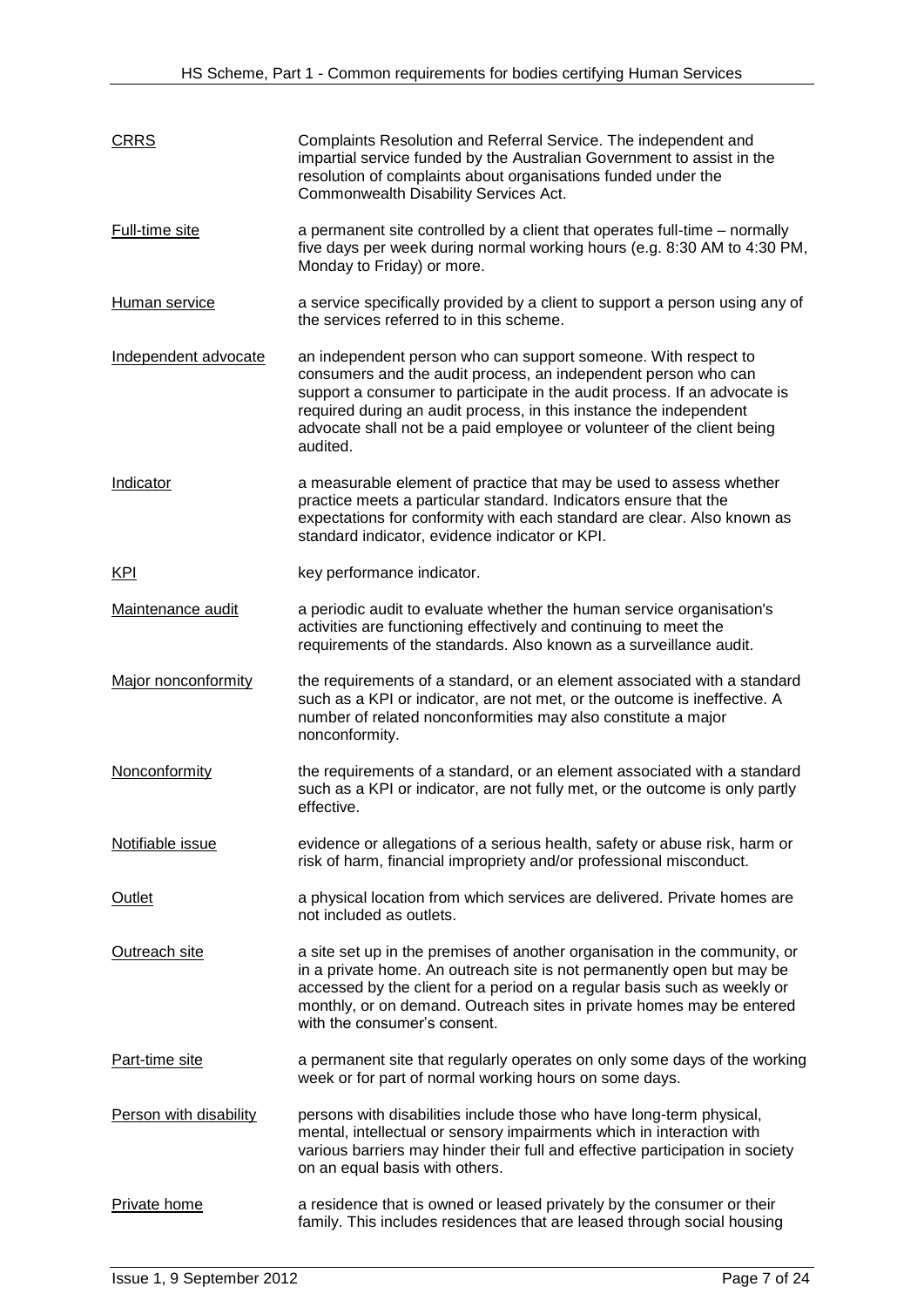providers. Private homes are not included in site sampling. A residence that is owned or leased by the client or the responsible body is not considered to be a private home and can be included in site sampling.

- Responsible body normally a State / Territory or Commonwealth government department that has regulatory responsibility for the client's service delivery and the standards applicable to the client. The responsible body and standards applicable to a particular scheme are described in subsequent parts. A responsible body may also be a non-government organisation responsible for the standards applicable to the client.
- Self-assessment a critical review, conducted internally, that documents the extent to which the client's policies, procedures and practices ensure that they meet the standards. Self-assessments may be conducted by peer organisations. Also known as internal review or internal audit.
- Site a physical location from which human services are managed. Sites may manage outlets and/or deliver services. 'Sites' includes sites controlled by sub-contractors at which human services are provided. Private homes are not included as sites.
- Standards the standards and any associated elements such as KPIs or indicators which together comprise the requirements defined by the responsible body for the client to achieve and maintain certification. The responsible body and standards applicable to a particular scheme are described in subsequent parts.
- Technical expert a person who provides specific knowledge or expertise to an audit team, and is engaged by the CB to participate in the audit or relevant part of the audit.

# <span id="page-7-0"></span>**4 General requirements**

### <span id="page-7-1"></span>**4.1 Legal and contractual matters**

### **4.1.1 Legal responsibility**

*No additional requirements*

#### **4.1.2 Certification agreement**

- P1\_4.1.2.1 The certification agreement shall:
	- a) extend to all the sites and/or outlets covered by the scope of certification
	- b) where possible, extend to any sites and/or outlets of relevant subcontractors to the client. Note: this depends on whether the client can obtain its subcontractors' agreement to do this
	- c) require the client to inform the CB of the opening or closing of a site and/or outlet. A CB may seek confirmation from the client's responsible body of the number of sites and/or outlets a client delivers services from
	- d) require the client to make available to the CB the records of all communications and action taken in relation to the requirements of the standards. This includes correspondence, recommendations and actions documented by the CRRS or the client's responsible body; or correspondence with any other client, organisation or person relating to complaints about the client.

#### **4.1.3 Use of license, certificates and marks of conformity**

*No additional requirements*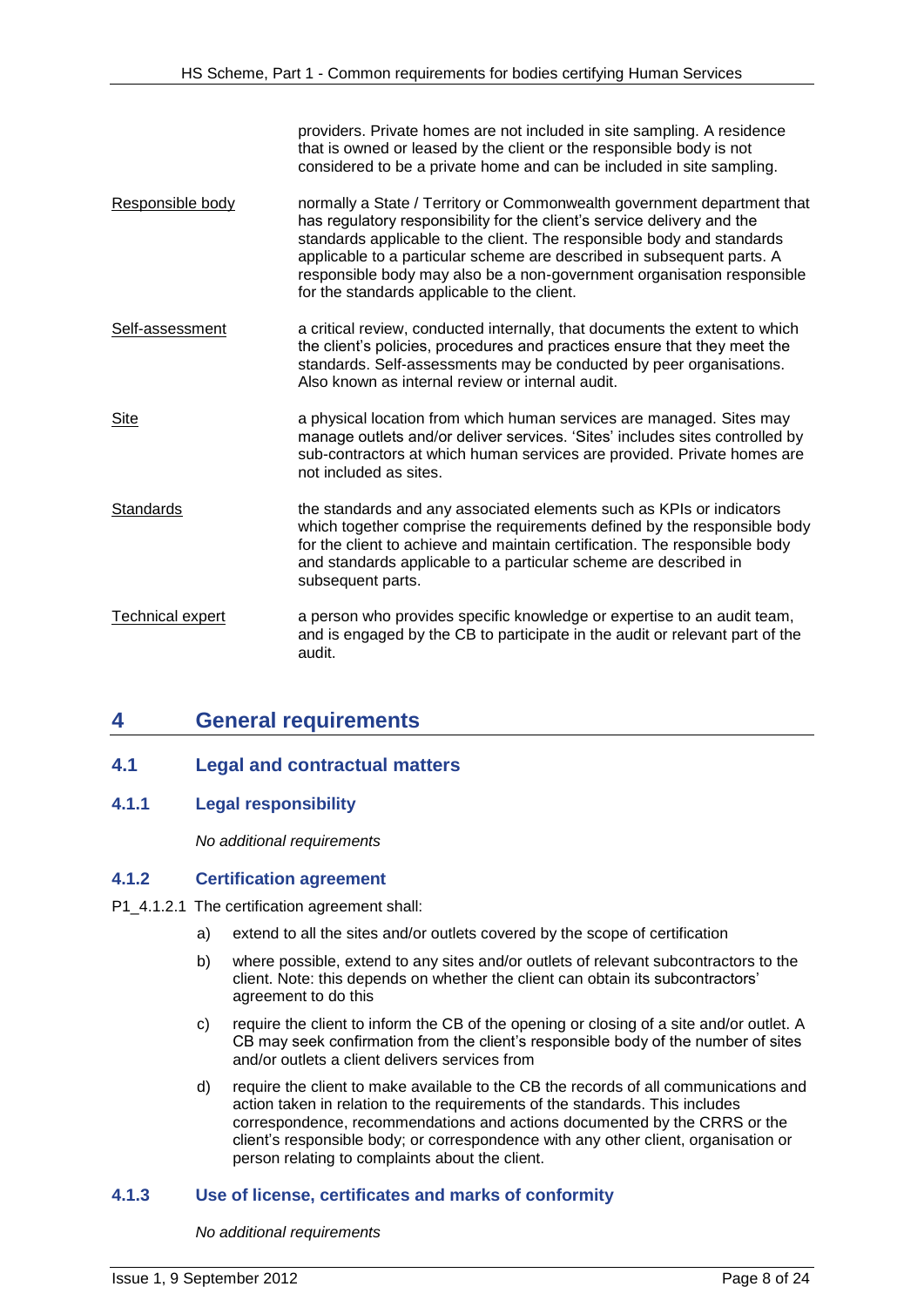### <span id="page-8-0"></span>**4.2 Management of impartiality**

P1 4.2.1 The CB shall have a documented, publicly available policy on handling gifts or hospitality offered by a client to which it is contracted to provide certification services.

# <span id="page-8-1"></span>**4.3 Liability and financing**

*No additional requirements*

### <span id="page-8-2"></span>**4.4 Non-discriminatory conditions**

*No additional requirements*

### <span id="page-8-3"></span>**4.5 Confidentiality**

- P1\_4.5.1 The CB shall treat all information about a client, comprising documentation, records, data either in hard copy or electronic format, or verbal information that comes into the possession of a CB or any of its representatives in accordance with the Privacy Act and any relevant state or territory legislation.
- P1\_4.5.2 The CB shall not disclose information about a consumer of a client that is identifiable directly or indirectly to that consumer without the written consent of that person, unless required by law. Where written consent is unobtainable or impracticable, the consumer shall be supported by a family member, carer, guardian or advocate empowered to make an informed decision about consent.
- P1 4.5.3 The CB shall not use information about a consumer for any purpose other than the assessment of conformity with the standards.
- P1\_4.5.4 Where the CB wishes to disclose information about a client (other than a notifiable issue see clause P1 7.4.13) to its responsible body it must first seek the client's permission. If permission is denied it may only disclose this information to the responsible body if it takes the view that to do so would be in the best interests of the client's consumers, or in accordance with any applicable legislation.

# <span id="page-8-4"></span>**4.6 Publicly available information**

- P1\_4.6.1 CBs shall include the following in public information:
	- a) consumers will be offered information about the audit process and independent support to engage in the process prior to any consent being obtained
	- b) participation by consumers in audits is at all times voluntary and shall be based on the principle of consent. Where possible, a consumer's consent to participate in an audit shall also grant permission for the audit team to review that consumer's file. It is desirable to obtain consents in writing. Where the capacity of a consumer to provide consent is uncertain, an independent advocate should be involved to determine that capacity and to support an appropriate level of involvement by the consumer. Where written consent is not obtained, the reason for this, and evidence supporting the assumption that consent was sought and has been obtained, should be recorded in file notes
	- c) consumers shall be invited to the opening and closing meetings of all audits (if appropriate)
	- d) a description of the complaints handling process in a range of accessible formats
	- e) the process for transferring certification, which shall be in accordance with IAF MD 2:2007.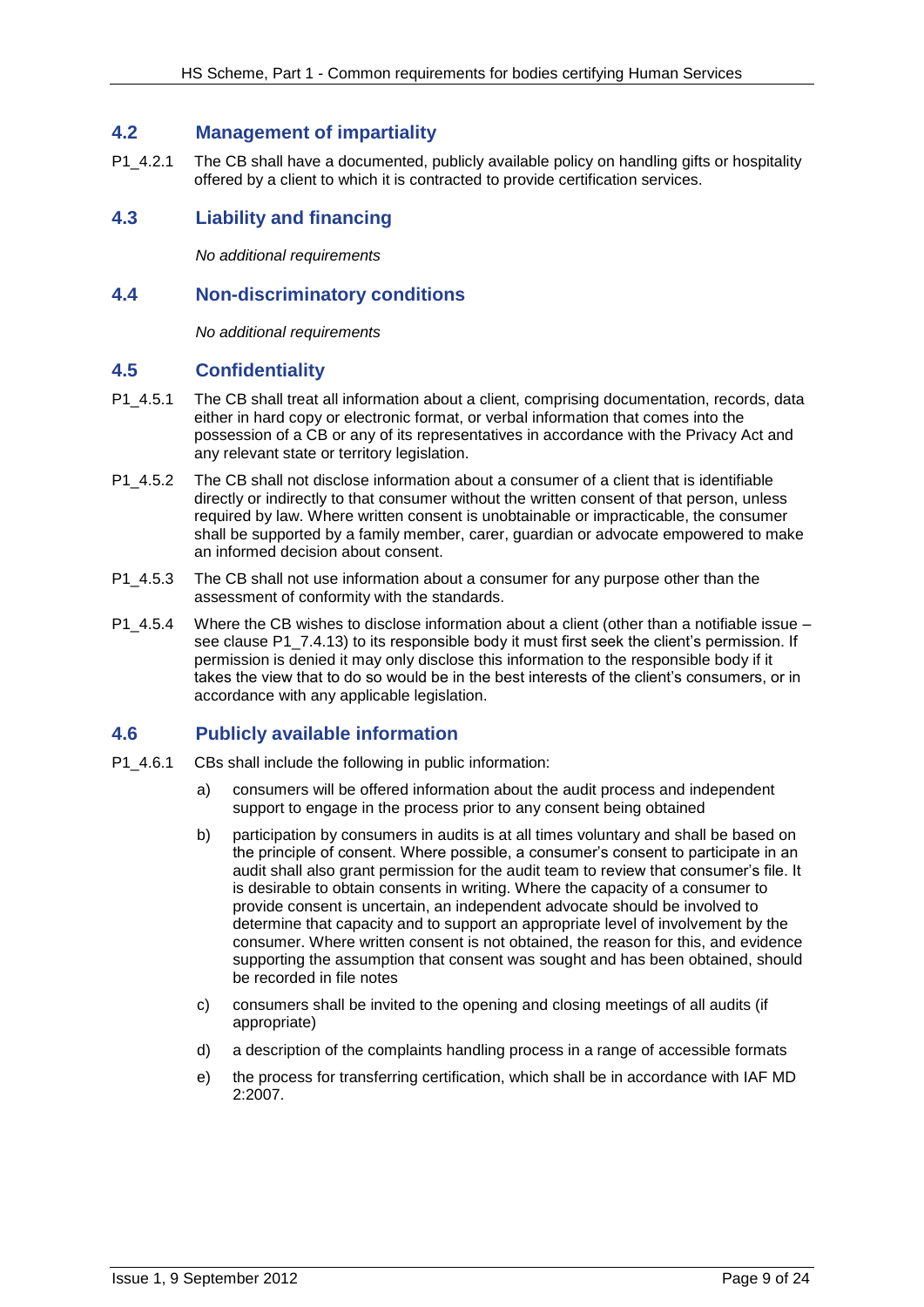# <span id="page-9-0"></span>**5 Structural requirements**

### <span id="page-9-1"></span>**5.1 Organizational structure and top management**

*No additional requirements*

### <span id="page-9-2"></span>**5.2 Mechanism for safeguarding impartiality**

P1\_5.2.1 The CB shall ensure that the mechanism for safeguarding impartiality shall be an impartial committee which includes at least one member with lived experience of the human services sector.

# <span id="page-9-3"></span>**6 Resource requirements**

#### <span id="page-9-4"></span>**6.1 Certification body personnel**

#### **6.1.1 General**

- P1 6.1.1.1 Auditors shall have the appropriate knowledge and skills detailed in ISO 19011.
- P1\_6.1.1.2 All personnel involved in auditing and certifying clients shall comply with the code of ethics at Annex D.
- P1\_6.1.1.3 All audit team members shall have experience and/or training in human services auditing or evaluation.
- P1\_6.1.1.4 All audit team members shall demonstrate that they have the following knowledge and skills:
	- a) awareness of the legislative, regulatory and standards requirements applicable to the client's delivery of human services
	- b) awareness of the diversity of consumers and their needs in relation to the audit process
	- c) awareness of the principles of quality and improvement
	- d) awareness of the diversity of organisational structures and context in the human services sector and how this impacts on management practices
	- e) understanding of the complaints mechanisms and independent advocacy/support options available to consumers, applicable to the client
	- f) ability to communicate effectively in writing or orally or using alternative communication systems as required to involve all relevant parties in the audit process.
- P1\_6.1.1.5 All auditors shall successfully complete any training required by the responsible body before auditing in the system, except where they are able to provide evidence to support recognition of prior learning/experience.
- P1  $6.1.1.6$  All audit team members shall undergo a national police check along with all necessary checks required by state or territory legislation before working with children or vulnerable people.
- P1\_6.1.1.7 The CB shall provide appropriate training and support to assist technical experts to function effectively in the audit team. As a minimum, technical experts shall have the personal behaviours listed in ISO 19011.
- P1  $6.1.1.8$  When selecting the audit team for any on-site audit, the CB shall ensure that the skills brought to each assignment are appropriate. The team shall:
	- a) understand the geographic or cultural context in which the client operates
	- b) inform the CB, prior to the audit, of any potential, current or perceived conflict of interest they have in conducting the audit.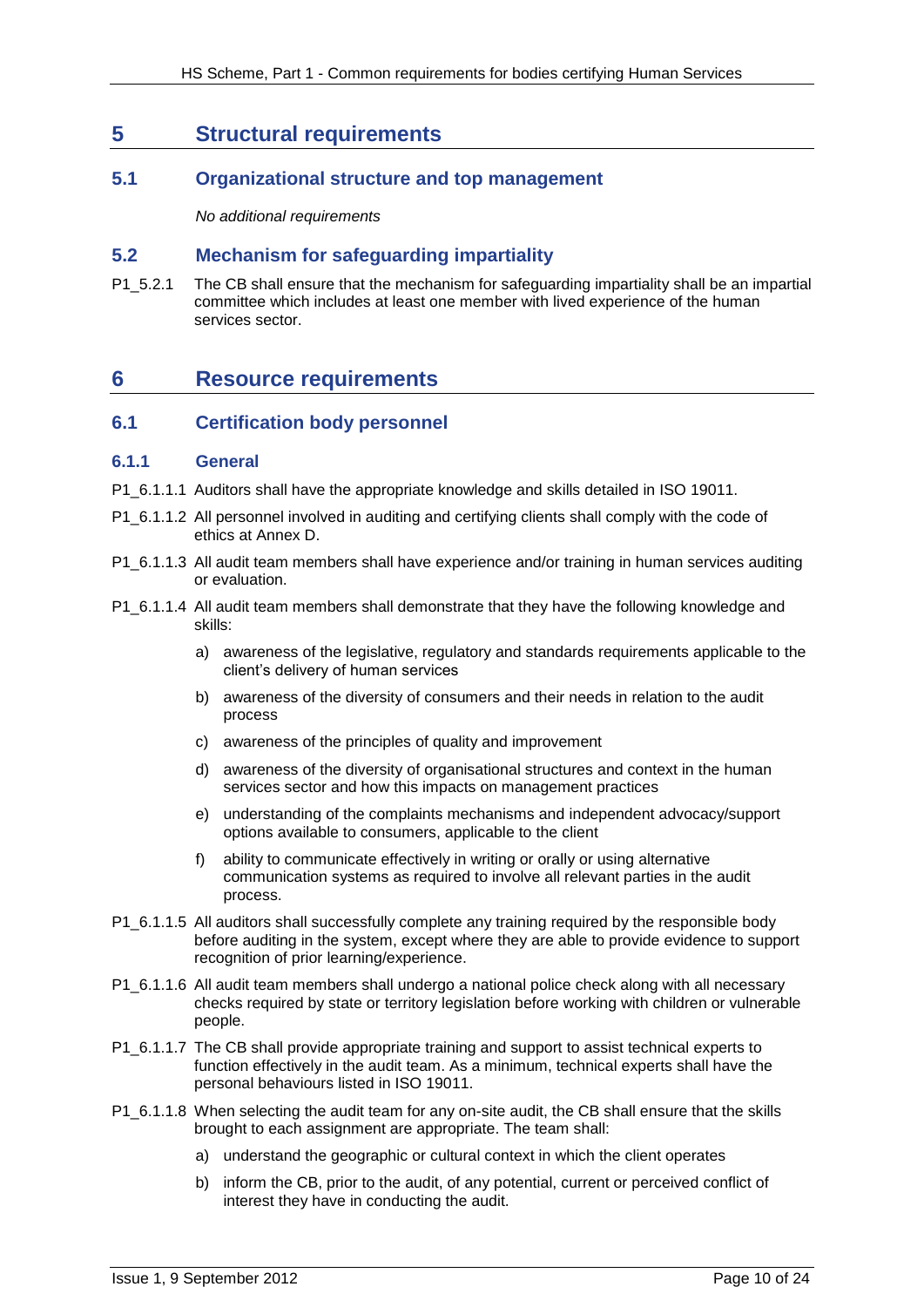P1\_6.1.1.9 When directed by the responsible body, the CB shall ensure that it is represented at meetings coordinated by the responsible body to improve the consistency of audit outcomes.

#### **6.1.2 Management of competence for personnel involved in the certification process**

- P1\_6.1.2.1 The CB shall have documented procedures to ensure the competence of persons prior to independently functioning as an auditor. As a minimum, requirements shall include:
	- a) completion of nationally or internationally recognised auditor/audit team leader training or equivalent
	- b) participation as an auditor-in-training under the guidance of an experienced auditor until the CB (or their delegate) is satisfied that the trainee auditor has demonstrated competency in the role of auditor
	- c) demonstrated ability to identify and gather objective evidence relating to the standards being assessed and effectively contribute to audit reporting.
- P1 6.1.2.2 The CB's procedures for monitoring the performance of personnel shall include all audit team members, including contracted personnel and technical experts, and to address any performance management issues that may arise. Procedures shall include on-site observation. The CB should establish the frequency of observation to take account of the criticality and volume of the work being undertaken, the experience and performance history of the audit team members and any data obtained from other types of monitoring activity such as review of audit reports and client feedback.

### **6.1.3 Contract with the personnel**

*No additional requirements*

#### <span id="page-10-0"></span>**6.2 Resources for evaluation**

*No additional requirements*

#### **6.2.1 Internal resources**

*No additional requirements*

### **6.2.2 External resources (outsourcing)**

*No additional requirements*

# <span id="page-10-1"></span>**7 Process requirements**

#### <span id="page-10-2"></span>**7.1 General**

- P1\_7.1.1 If an explanation is required for the consistent application of this scheme or reference standards, it shall only be acceptable if approved and published by the relevant JAS-ANZ technical committee(s).
- P1 7.1.2 The scope of certification shall be based on the service agreement/s or other contract between the responsible body and the client.

### <span id="page-10-3"></span>**7.2 Application**

- P1\_7.2.1 The CB shall require the client to supply the following information:
	- a) a copy of its documented policies and procedures relating to its services
	- b) evidence of its self-assessment processes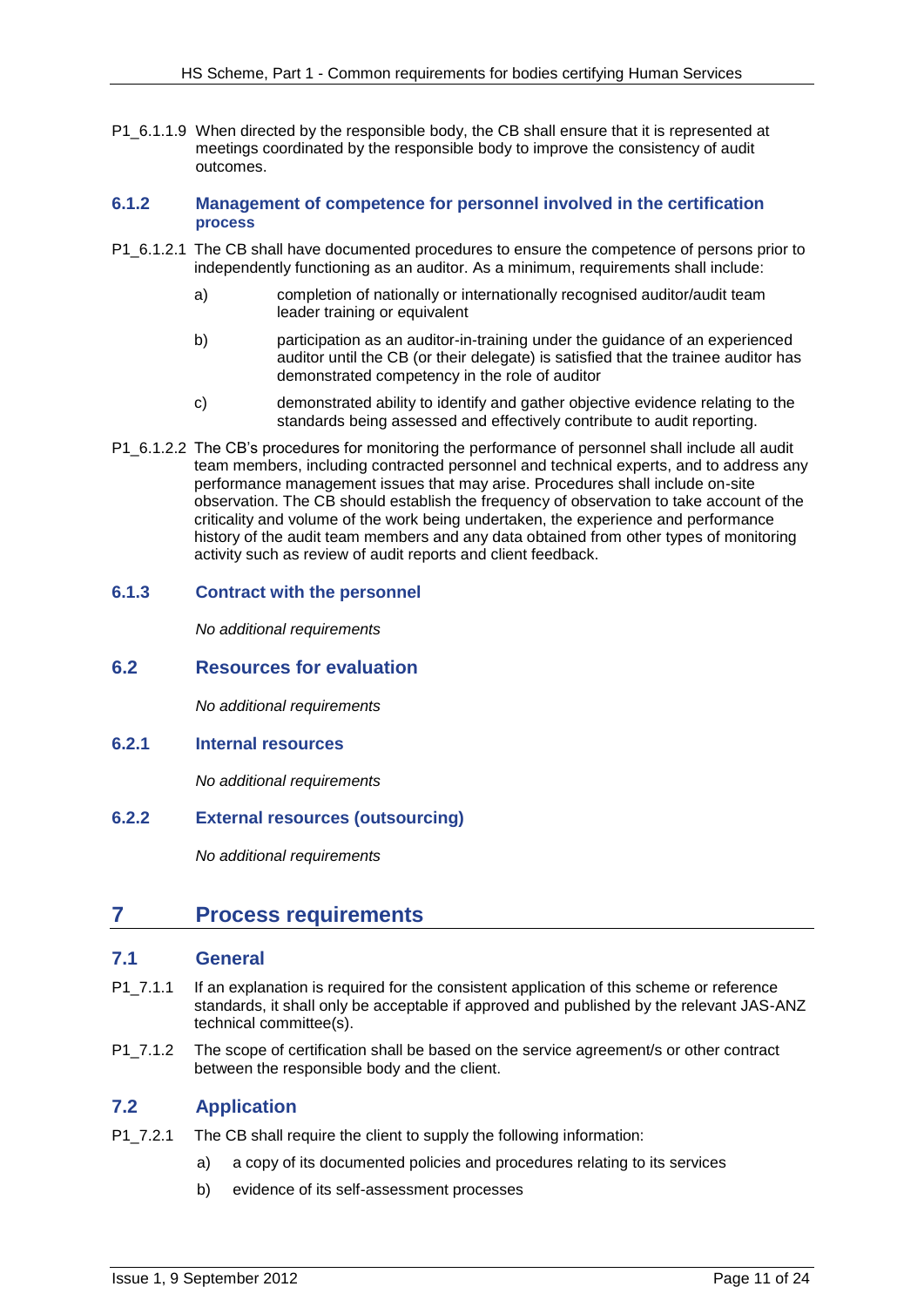c) if applicable, a copy of its current service agreement (or contract, funding agreement or transitional placement agreement) with its responsible body.

### <span id="page-11-0"></span>**7.3 Application review**

- P1 7.3.1 The CB shall have documented procedures for reviewing applications. In particular, and as part of the review process applied to each application for certification, the CB shall:
	- a) review the outcomes of observations and discussions during any pre-audit on-site visits
	- b) review any legal requirements that may impact on the client's policies and procedures relating to its services
	- c) confirm the availability of the required audit team competencies
	- d) calculate the audit duration in accordance with Annex A (single site and/or outlet) or Annex B (multiple site and/or outlet) as applicable
	- e) plan its sampling of a client with multiple sites and/or outlets in accordance with Annex B
	- f) devote adequate time and resources so it can make appropriate arrangements for seeking consumer feedback in accordance with Annex C.

### <span id="page-11-1"></span>**7.4 Evaluation**

- P1 7.4.1 The evaluation program shall include an initial audit and periodic maintenance and recertification audits of the client's policies, procedures and practices relating to its services. See also clause 7.9.
- P1\_7.4.2 The CB shall have documented procedures for:
	- a) conducting certification, maintenance and recertification audits of a client (including reporting), in accordance with the provisions of ISO 19011. Note: if there is a conflict between ISO 19011 and HS Scheme, Part 1 or any of the subsequent parts, the requirements in the part(s) take precedence
	- b) identifying and recording nonconformities and the need for appropriate corrective action by clients.
- P1 7.4.3 The CB shall plan audits to allow sufficient time and resources for the activities listed at clause P1\_7.4.15; e.g. to report compliance against each KPI or indicator (if applicable), and to fully comply with the reporting requirements in this scheme. The CB shall fully explain and clarify requirements to the client during all stages of the certification process.
- P1 7.4.4 The CB shall:
	- a) begin audit planning
	- b) discuss the support needs and sensitivities of the selected consumers with the client
	- c) send the client the list of suggested consumer participants

as early as possible, to ensure that the client has adequate time to arrange consumer participation, consents to access files and prepare for the stage 2 audit. The CB shall also arrange consents to access staff and other stakeholder files as appropriate.

- P1\_7.4.5 The CB shall consider the culture and capacity of organisations and sites and/or outlets in remote communities, including indigenous and multi-cultural communities, when planning audits.
- P1 7.4.6 The CB shall follow up at audit any matters referred to it by the responsible body that relate to conformity with the standards or to a potential notifiable issue, and provide any further information on them to the responsible body if requested.
- P1 7.4.7 The CB shall inform the client of the names of the members of the audit team who will carry out the audit, with sufficient notice to appeal against the appointment of any team member.
- P1\_7.4.8 The CB shall check that the client has invited consumers to the opening and closing meetings of all audits (if appropriate).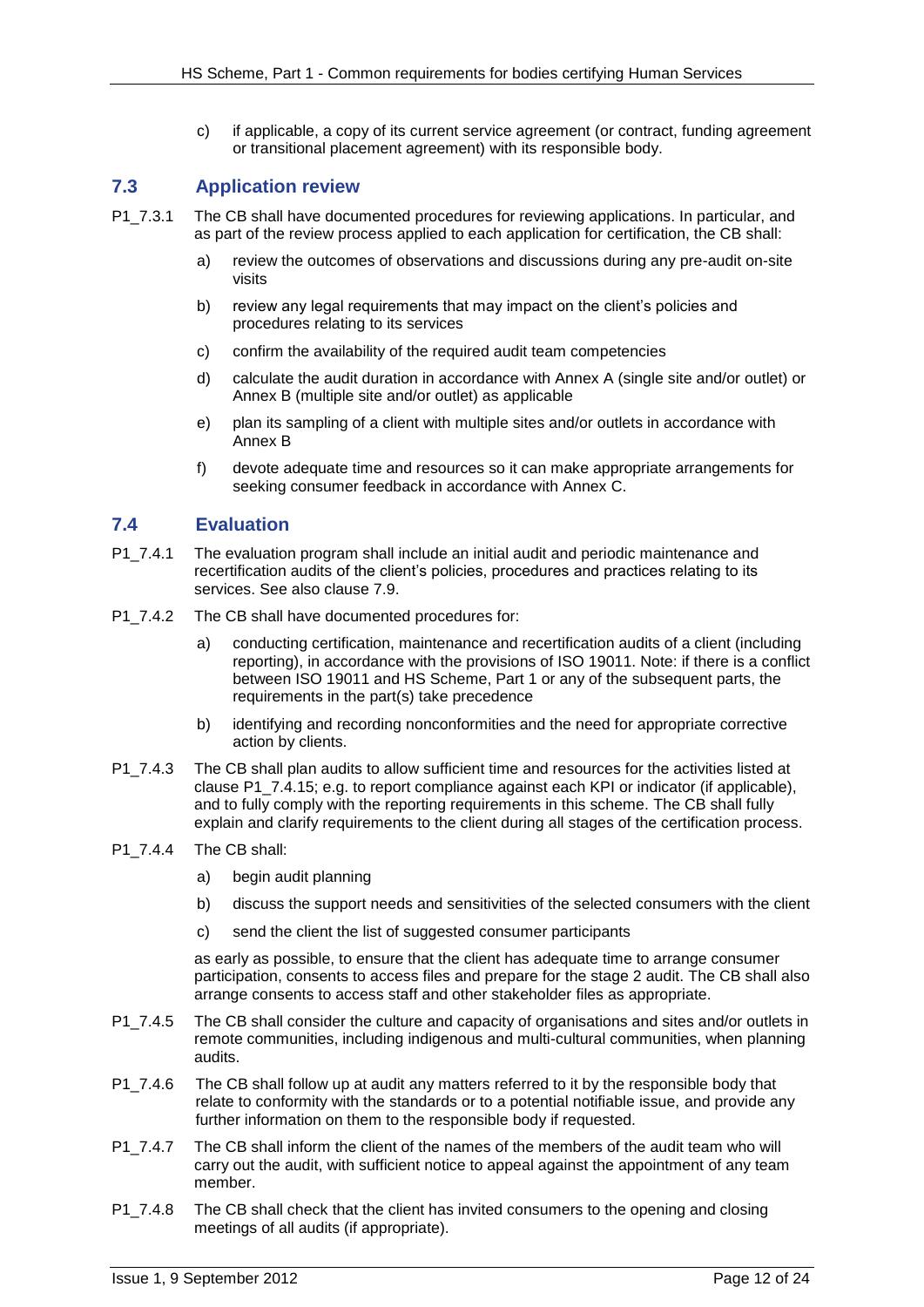- P1  $7.4.9$  The CB shall perform the initial certification audit in a two stage process. The CB may conduct the stage 1 audit remotely. During the stage 1 audit, the CB shall:
	- a) review the client's policies and procedures for complying with the standards
	- b) evaluate the client's logistical needs and preparedness for the stage 2 audit
	- c) confirm that the client has implemented a program for conducting self assessments covering its compliance with all the standards.
- P1\_7.4.10 The CB shall document stage 1 audit findings and communicate them to the client before the stage 2 audit, identifying any areas of concern that could be classified as nonconformities during the stage 2 audit.
- P1 7.4.11 The stage 2 audit shall not proceed until the client advises the CB that they are ready to proceed and the CB agrees. In determining the interval between stage 1 and stage 2 audits, the CB shall ensure that any significant findings are sufficiently addressed to enable evaluation of implementation where applicable during the stage 2 audit.
- P1 7.4.12 The purpose of the stage 2 audit is to evaluate the implementation and effectiveness of the client's policies, procedures and practices relating to its services. The stage 2 audit shall take place at the client's site(s) and/or outlet(s) as applicable. During the stage 2 audit, the CB shall at least evaluate the following:
	- a) information and evidence of conformity with all requirements of the standards
	- b) links between the requirements of the standards and the client's policies, performance objectives and targets (consistent with the expectations of the standards), legal requirements, responsibilities, competence of personnel, operations, procedures, performance data and self assessment findings and conclusions.
- P1 7.4.13 If an audit team finds evidence of a notifiable issue, the CB's procedures shall require it to record the details, and to immediately notify the client's manager (unless there is justifiable reason for not doing so, such as a risk of compromising collection of evidence in subsequent investigations), and responsible body.
- P1 7.4.14 The CB is not responsible for resolving a notifiable issue, but shall report the evidence to the responsible body. Certification cannot proceed until the client's responsible body advises the CB that the notifiable issue is resolved. If the client is already certified, the CB shall seek advice from the responsible body.
- P1\_7.4.15 At all on-site audits the audit team shall hold a closing meeting with the client's management and any consumers who wish to be involved, prior to concluding the on-site audit. At the closing meeting, the audit team shall:
	- a) explain its initial audit findings regarding the client's conformity with each standard (and KPI or indicator, if applicable) and provide the opportunity for questions about the findings
	- b) if applicable, provide the client with documented major nonconformities and nonconformities (including the standards, KPIs or indicators they relate to, as applicable), explanatory comments, and the close out dates
	- c) summarise any notifiable issue raised during the audit, if applicable, unless there is justifiable reason for not doing so
	- d) summarise any audit follow-up activities
	- e) briefly summarise all the available avenues for resolving complaints and appeals including via the CB, CRRS or JAS-ANZ
	- f) summarise the timing of, and requirements for, preparing for and conducting maintenance and recertification audits.
- P1 7.4.16 Written reports of on-site audits require more than generic summary statements. The content of all reports shall also include:
	- a) a brief description of the client
	- b) an executive summary of the overall findings (conclusions) of the audit, including comments on the effectiveness of the client's policies, procedures and practices to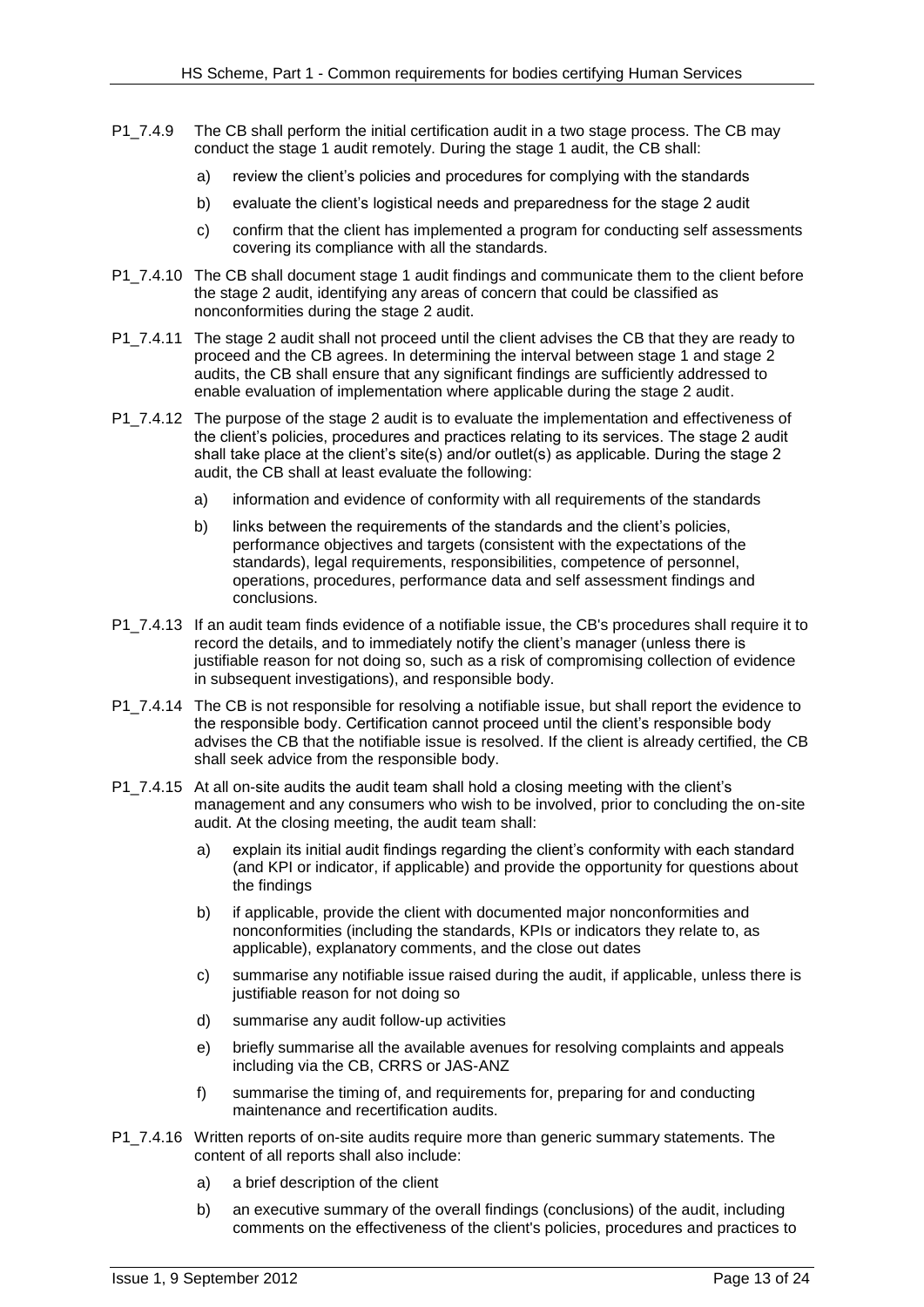ensure conformity with the standards and a summary of major nonconformities and nonconformities identified during the stage 2 audit, including any findings the client subsequently **addressed** during the stage 2 audit

- c) positive and negative observations. Where appropriate, the CB should advise the client to carefully consider negative observations (eg. opportunities for improvement) and the need for preventive actions to address potential nonconformities
- d) times allocated for stage 1 and stage 2 audits
- e) a description of the process of consumer engagement including the number and type of interviews with consumers (if applicable).
- P1 7.4.17 Where applicable, reports of maintenance, recertification or follow-up audits shall document:
	- a) close out of each major nonconformity and nonconformity revealed previously
	- b) any useful comparison with the results of previous audits.
- P1 7.4.18 The CB shall prepare stand-alone reports of any follow-up audits outlining any major nonconformity or nonconformity and clearly documenting the evidence provided to support decisions to close them out or downgrade them. It is not acceptable to report follow up activity as an amendment to the original audit report.
- P1 7.4.19 In an audit that covers more than one type of certification standard (combined audit of e.g. ISO 9001 in addition to the standards), the report shall clearly map areas of equivalence and address any gaps such that all requirements of the standards have been addressed. The CB shall also ensure that all relevant standards (or KPIs or indicators) are audited by audit teams conforming with all the relevant requirements of this scheme.
- P1\_7.4.20 Where a client already holds a JAS-ANZ-accredited certification to another set of standards, the CB shall consider the extent of the demonstrated conformance for any common or significantly similar criteria and rely on this to avoid audit duplication. Every audit report shall record any eligible audit report and the criteria partially or fully relied upon.

### <span id="page-13-0"></span>**7.5 Review**

*No additional requirements*

### <span id="page-13-1"></span>**7.6 Certification decision**

- P1 7.6.1 'Certification decision' includes the decision on initial certification and decisions to continue and renew certification. The CB shall make decisions on renewing certification based on the results of the recertification audit, as well as the results of its review of the system over the period of certification, and complaints received.
- P1\_7.6.2 If an audit team submits advice of a notifiable issue to a client's responsible body, the CB shall withhold the client's certification until the responsible body advises the CB in writing that certification can proceed.
- P1 7.6.3 The CB's procedures shall ensure that any major nonconformity is closed out before certification or expiry of certification.
- P1 7.6.4 The CB shall advise the client's responsible body of all certification decisions within 5 working days of the date of the decision. The CB shall provide the responsible body with reasons for any decisions to vary, suspend or withdraw certification, together with a copy of the certification document(s) and any associated reports.
- P1 7.6.5 If a client ceases to provide its funded services or its responsible body revokes its funding (or authority to provide human services, as applicable) for any reason, the responsible body will notify JAS-ANZ and the CB that issued certification within 10 working days of revocation becoming effective, and the CB shall amend the scope or withdraw the certificate as applicable.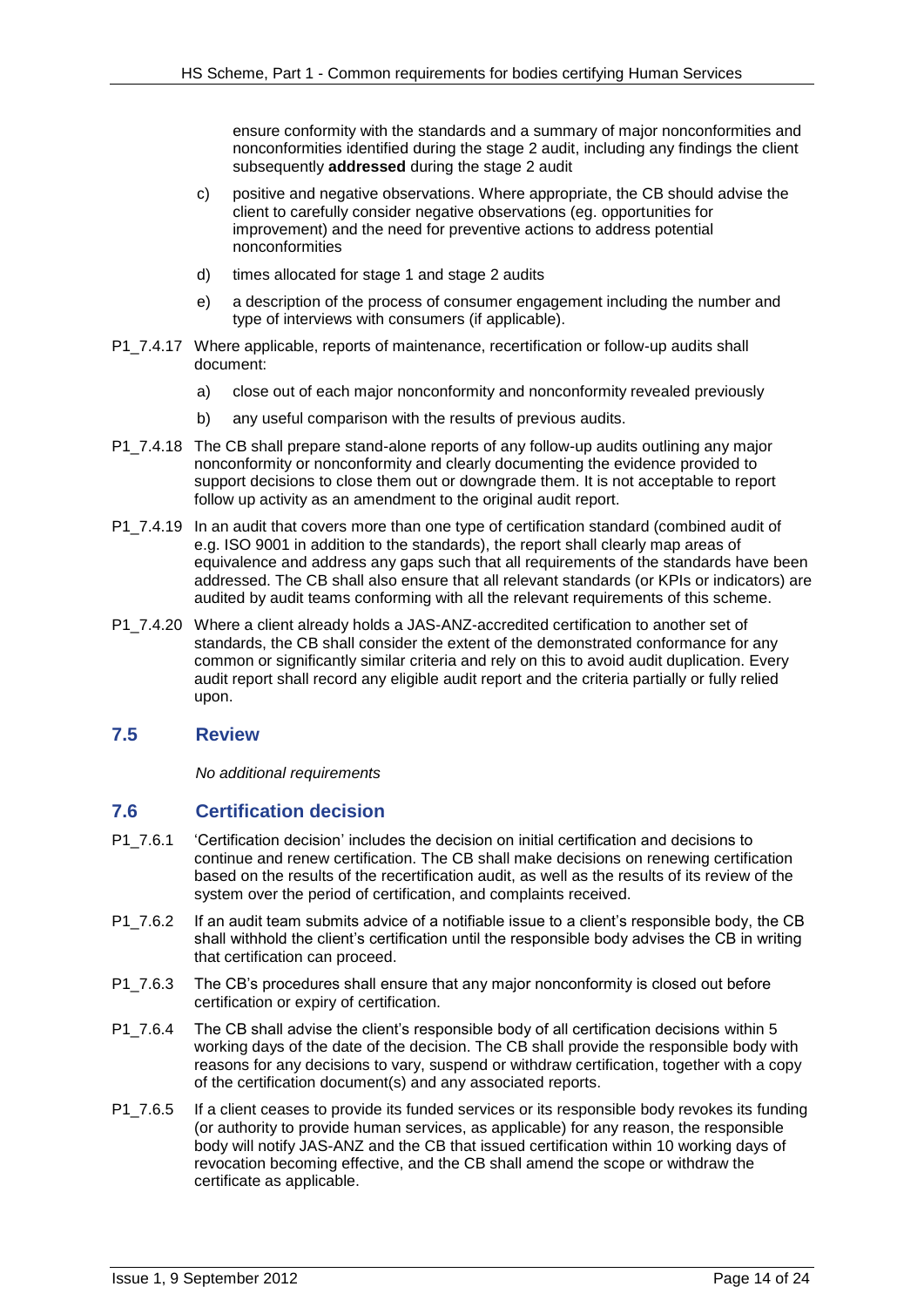### <span id="page-14-0"></span>**7.7 Certification documentation**

- P1 7.7.1 Certification documents shall include the JAS-ANZ symbol. See JAS-ANZ Procedure 3.
- P1\_7.7.2 For a consortium, the head office and all related sites and/or outlets should be identified on a single certificate, or on a schedule accompanying that certificate. Where a member of a consortium has a scope of certification that is different to the scope(s) for the other members, the additional or reduced scope should be clearly identified on the certificate. This would not preclude individual members holding separate certification for one scope, and also being part of a consortium for a separate certification.

### <span id="page-14-1"></span>**7.8 Directory of certified services**

*No additional requirements*

### <span id="page-14-2"></span>**7.9 Surveillance**

- P1 7.9.1 In the context of this scheme, 'surveillance' is referred to as maintenance.
- P1\_7.9.2 The certification cycle should not normally exceed three years and shall include at least one on-site maintenance audit during the certification cycle.
- P1\_7.9.3 Maintenance audits should be planned together with any other maintenance activities so that the CB can maintain confidence that the certified services continue to fulfil the certification requirements.
- P1\_7.9.4 Maintenance audit activities shall include:
	- a) reviewing any changes to services, organisational structure or personnel
	- b) reviewing the effectiveness of actions taken in response to consumer complaints
	- c) a review of the effectiveness of actions taken in response to concerns raised by staff
	- d) a review of the effectiveness of service or process controls and self-assessments
	- e) a review of the effectiveness of responses to nonconformities identified during self assessments and external audit where applicable
	- f) a review of the client's practices to achieve the requirements of the standards within the scope of the audit
	- g) use of marks and/or any other reference to certification
	- h) interviewing the responsible managers and a sample of consumers in accordance with Annex C.
- P1\_7.9.5 Following a maintenance audit, the CB shall maintain certification based on demonstration that the client's policies, procedures and practices relating to its services continue to satisfy the requirements of the standards. It may rely on a positive conclusion by the audit team leader without further independent review, provided that:
	- a) for any major nonconformity or other situation that may lead to suspension or withdrawal of certification, the CB has a system that requires the audit team leader to report to the CB the need to initiate a review by appropriately competent personnel, different from those who carried out the audit, to determine whether certification can be maintained
	- b) competent personnel of the CB monitor its surveillance activities, including monitoring the reporting by its auditors, to confirm that the certification activity is operating effectively.
- P1 7.9.6 The certification cycle should restart with a recertification audit to confirm the continued conformity and effectiveness of the client's policies, procedures and practices relating to its services, against all the requirements of the standards. The recertification audit shall consider the performance of the client's policies and procedures over the period of certification, and include a review of previous maintenance audit reports.
- P1\_7.9.7 Recertification audit activities may not need to include a stage 1 audit unless there have been significant changes to policies and procedures, the client, or the context in which the client's policies and procedures are operating (e.g. changes to legislation).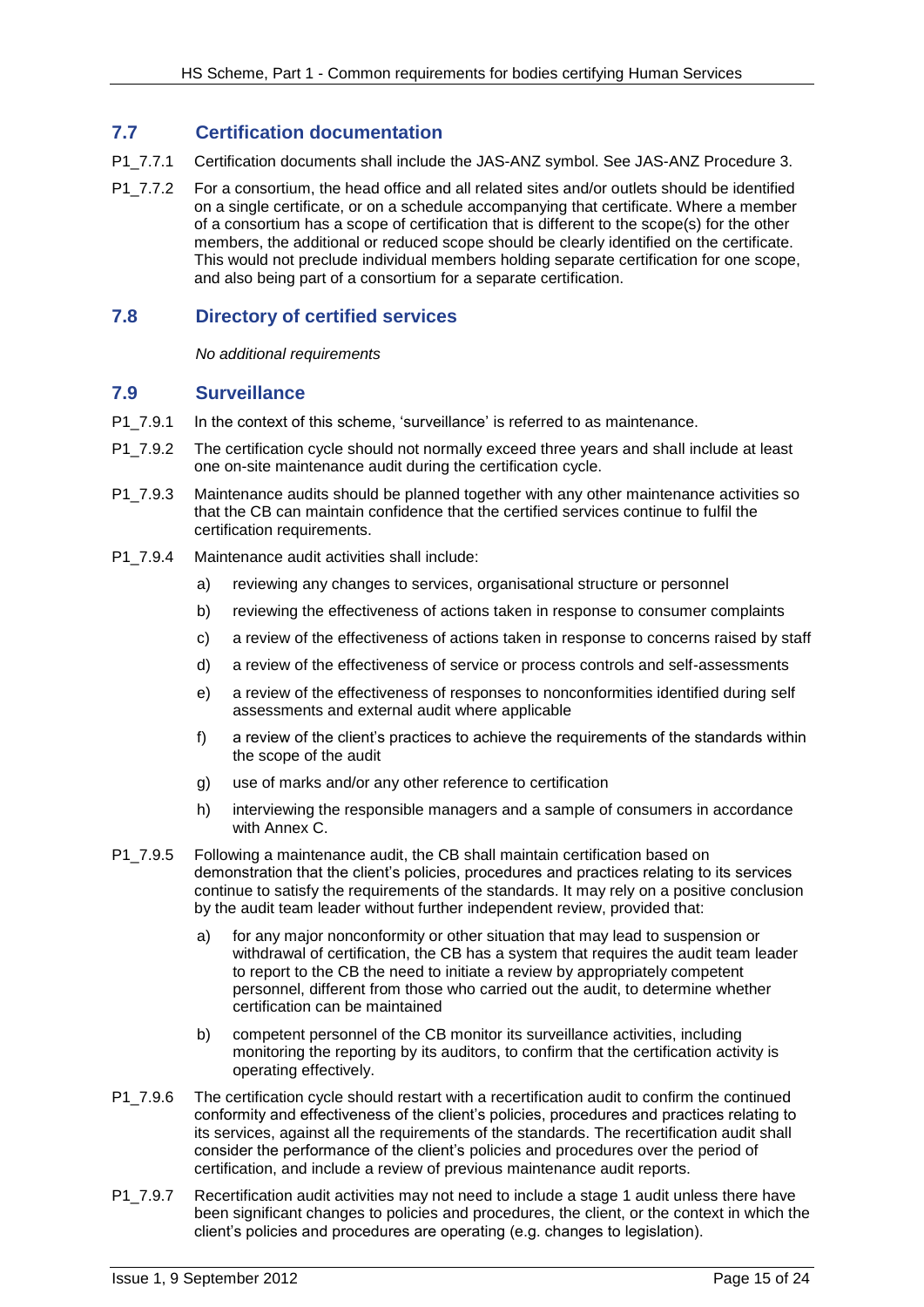- P1 7.9.8 The recertification process shall be in accordance with clauses 7.4 to 7.7 of this scheme as applicable.
- P1\_7.9.9 When, during a recertification audit, instances of nonconformity or lack of evidence of conformity are identified, the CB shall define time limits for correction and corrective actions to be implemented prior to the expiry of certification.

### <span id="page-15-0"></span>**7.10 Changes affecting certification**

*No additional requirements*

#### <span id="page-15-1"></span>**7.11 Termination, reduction, suspension or withdrawal of certification**

*No additional requirements*

### <span id="page-15-2"></span>**7.12 Records**

- P1\_7.12.1 The CB's records shall include the following information:
	- a) clear, up to date documentation of the supporting information and rationale for all decisions to sample clients with multiple sites and/or outlets
	- b) sufficient information to trace all on-site audit durations, the basis for the calculations and justification for the durations arrived at
	- c) iustification for, and documentation of any departure from the requirements in all the applicable Annexes
	- d) the number of consumers consulted during each audit and the methods of consultation
	- e) how it ensured that consumers provided their consent to participate in the audit and for the CB to access their files.

### <span id="page-15-3"></span>**7.13 Complaints and appeals**

- P1\_7.13.1 The CB's complaints-handling process shall also cover advising the client, if the complaint cannot be resolved, to invoke the CB's appeals process, or escalate the complaint to JAS-ANZ if appropriate.
- P1\_7.13.2 The CB shall copy matters referred to it by a responsible body into its complaints system and action them according to its procedures for handling complaints.

# <span id="page-15-4"></span>**8 Management system requirements**

#### <span id="page-15-5"></span>**8.1 Options**

P1  $8.1.1$  Regardless of which option the CB adopts, the CB shall have procedures for internal audits based on the provisions of ISO 19011.

### <span id="page-15-6"></span>**8.2 General management system documentation (Option A)**

*No additional requirements*

### <span id="page-15-7"></span>**8.3 Control of documents (Option A)**

*No additional requirements*

#### <span id="page-15-8"></span>**8.4 Control of records (Option A)**

*No additional requirements*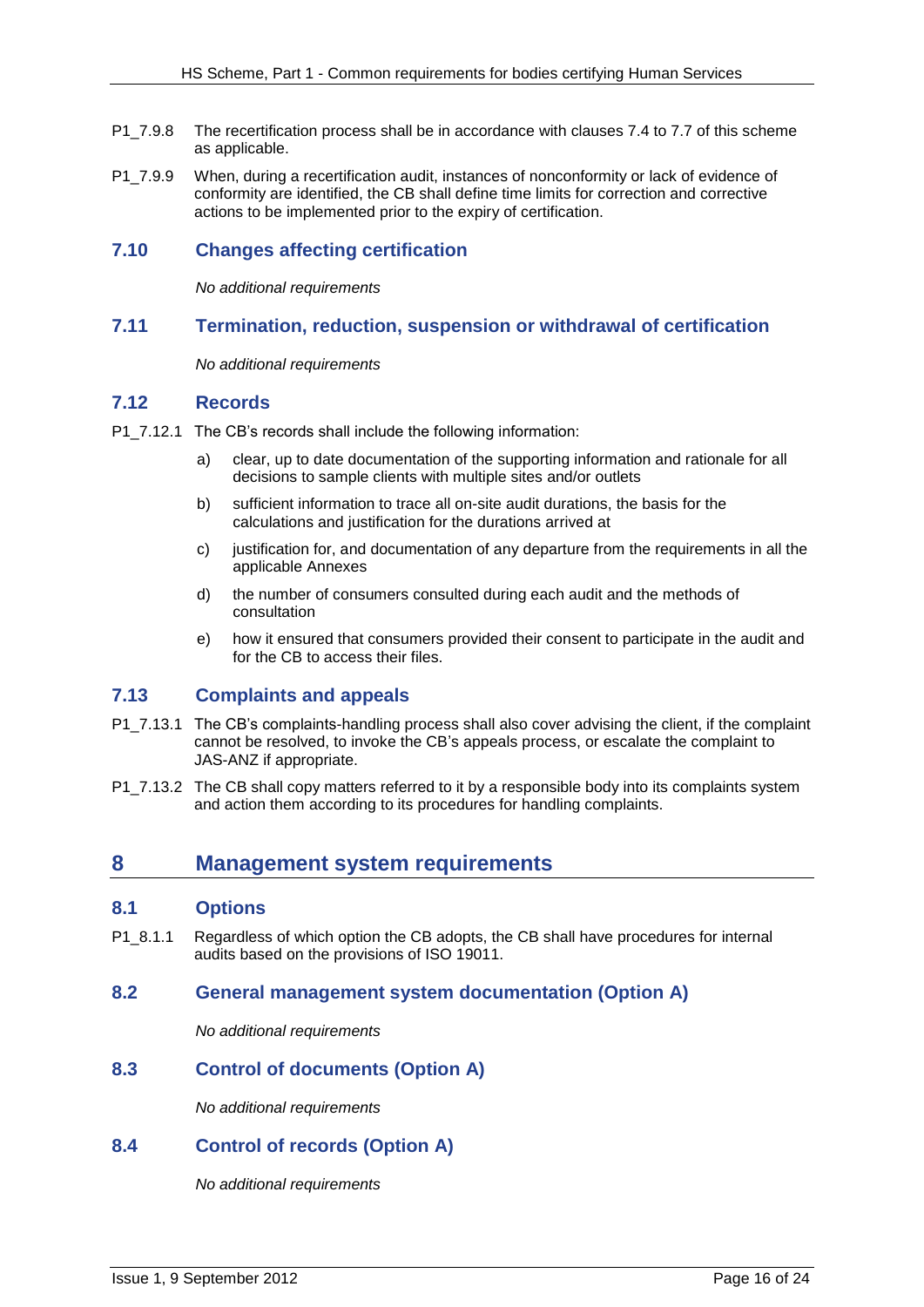# <span id="page-16-0"></span>**8.5 Management review (Option A)**

*No additional requirements*

**8.5.1 General** *No additional requirements*

# **8.5.2 Review inputs**

*No additional requirements*

**8.5.3 Review outputs**

*No additional requirements*

<span id="page-16-1"></span>**8.6 Internal audits (Option A)**

*No additional requirements*

# <span id="page-16-2"></span>**8.7 Corrective actions (Option A)**

*No additional requirements*

# <span id="page-16-3"></span>**8.8 Preventive actions (Option A)**

*No additional requirements*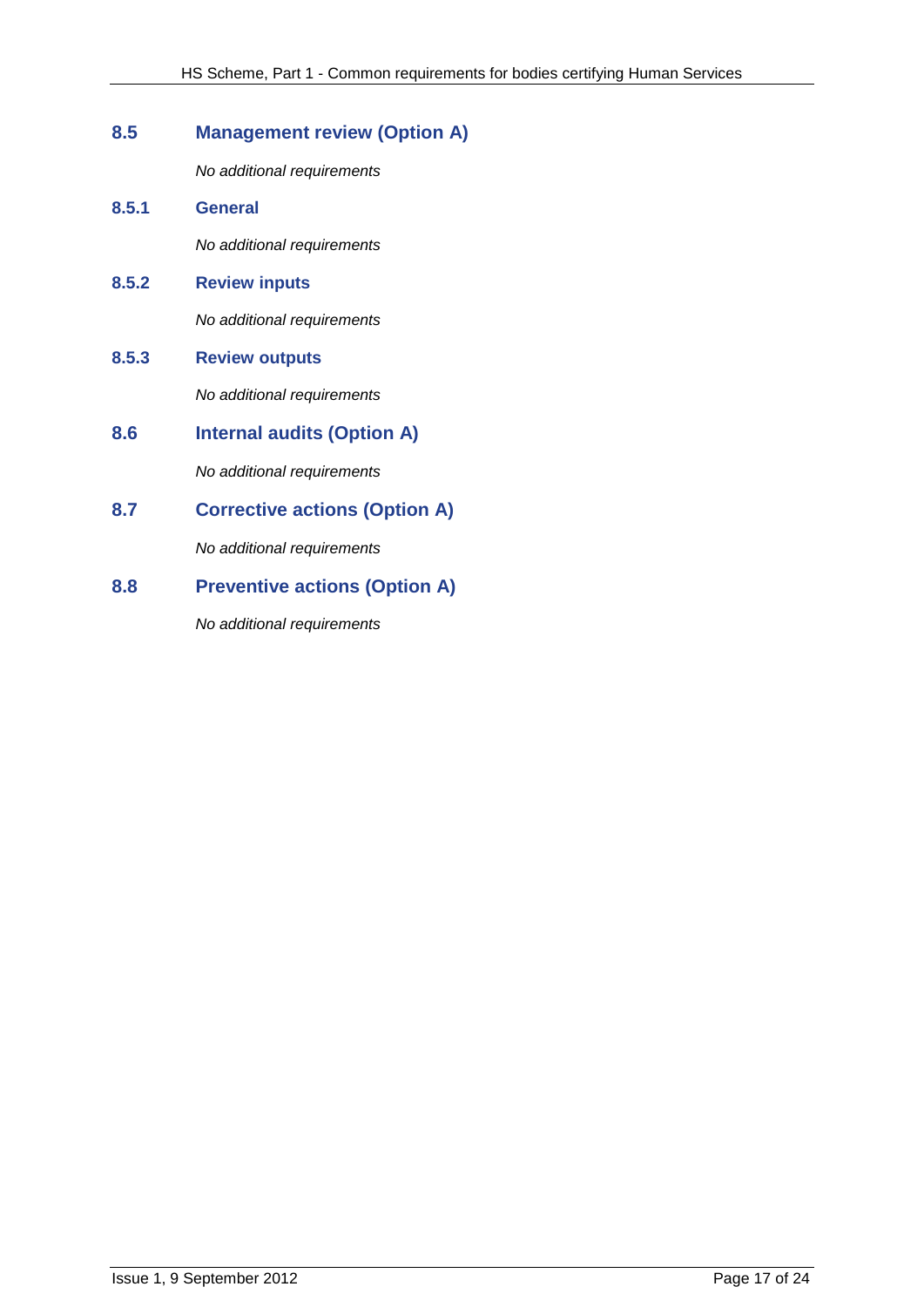# <span id="page-17-0"></span>**Annex A - Audit duration**

- P1 A.1 The CB shall have a procedure for determining audit durations, based on at least the following factors:
	- a) size of the client and number and location of sites and/or outlets
	- b) a client's existing accredited certification to another standard, subject to degree of equivalence recognised, the time since the last audit and the relevance of any conditions
	- c) state and maturity of the client's policies and procedures relating to its services (stable or developing), and results of self-assessments conducted in the last 12 months
	- d) number of consumers serviced by, or attached to the client
	- e) types of disability of the consumers (if applicable)
	- f) geographic location of consumers
	- g) consumers' preferred method of engagement (e.g. interview at home, by telephone, group setting)
	- h) level and type of support needed by consumers to enable them to participate in the audit including access to appropriate methods of communication
	- i) number of staff.
- P1 A.2 The CB shall demonstrate that in planning the audit with the client and calculating audit duration, it has undertaken a thorough analysis of the above factors and developed an appropriate process for engaging consumers. This process shall be based on the strategy negotiated between the CB and the client. See Annex C.
- P1\_A.3 Audit durations referred to in this scheme are intended to apply to on-site audit activity (i.e. stage 2 audits as applicable, and excluding any applicable stage 1 audit activities). Planning, preparation, travel time and reporting (on or off-site) shall not be included as part of the audit duration.
- P1 A.4 The CB may arrive at the required audit duration by working part-time hours to suit the client.
- P1 A.5 Where two or more team members work together (e.g. auditor plus a technical expert or another auditor), that time shall be counted as if a single auditor was involved. Where two auditors or audit team leaders are present and working separately, their time is counted separately (i.e. two auditors working separately for two days  $=$  four auditor days).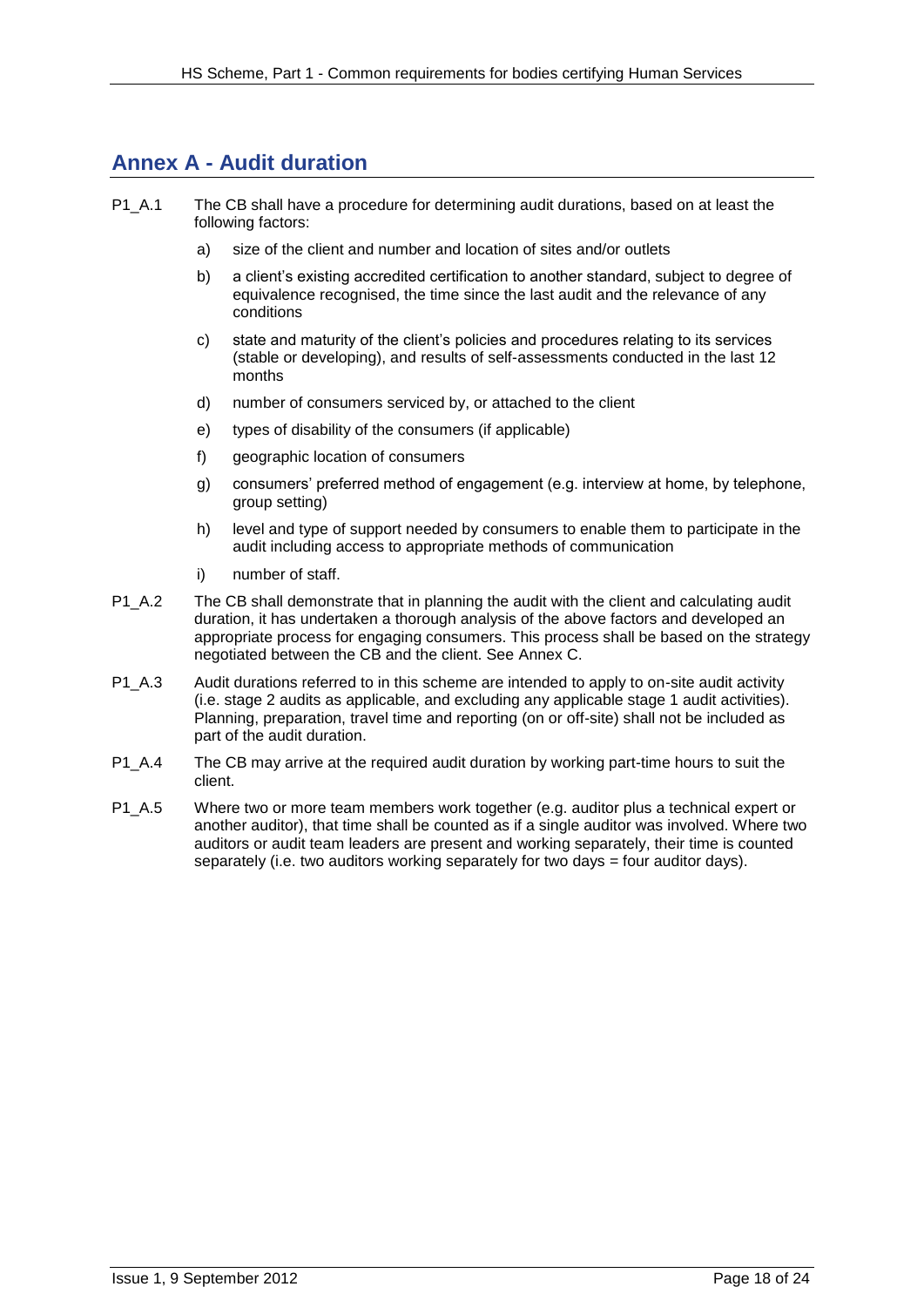# <span id="page-18-0"></span>**Annex B - Certification of clients with multiple sites and/or outlets**

#### <span id="page-18-1"></span>**B.0 Introduction**

- P1 B.0.1 The requirements of IAF MD 1:2007 apply except as otherwise indicated in this Annex.
- P1 B.0.2 Auditing sites and/or outlets of sub-contractors relies on the sub-contractor providing the relevant information or the CB obtaining agreement from the sub-contractor to conduct the audit.

#### <span id="page-18-2"></span>**B.1 Definitions**

P1 B.1.1 See clause P1 3.1 and equivalent clauses for specific schemes in subsequent parts.

#### <span id="page-18-3"></span>**B.2 Application**

- P1 B.2.1 The structure of clients with multiple sites and/or outlets varies. For specific schemes, refer to the equivalent Annex B in a subsequent part.
- P1 B.2.2 Some clients may make use of outreach sites. These sites shall be sampled in accordance with the requirements of this Annex, but do not need to be visited if the client can provide evidence that services provided at the outreach sites meet the standards, and if information, including policies, procedures, and consumer files and individual plans associated with an outreach site can be provided to the CB for physical sampling remotely. If the client cannot provide this evidence, the CB shall sample and visit outreach sites as if they were full-time or part-time sites.

### <span id="page-18-4"></span>**B.3 Eligibility of an organisation for sampling**

- P1 B.3.1 The client's policies and procedures relating to its services shall be centrally administered under a centrally controlled plan and be subject to the client's self-assessment process. All the sites and/or outlets (including the central office) shall have been subject to the client's self-assessment process before the CB starts its audit.
- P1 B.3.2 The client shall demonstrate that it has established a single system of policies and procedures relating to its services that complies with the standards and that the entire network of sites and/or outlets meets the requirements of the standards.
- P1 B.3.3 The client shall demonstrate its ability to collect and analyse data (including but not limited to the items listed below) from all sites and/or outlets including the central office, and its authority and ability to initiate organisational change if required:
	- a) system documentation and system changes
	- b) handling of complaints
	- c) evaluation of corrective actions
	- d) self-assessment planning and evaluation of the results
	- e) consumer engagement.
- P1\_B.3.4 A client applying for certification as a consortium has a unique structure, but is eligible for sampling if it meets all the requirements of this Annex. In particular, the CB shall ensure that the consortium meets requirements with regard to the role of its lead agency ('central office') and the application of a single system of policies and procedures relating to its services over its network of members. In the absence of a single system of policies and procedures covering the network of members, a consortium will not be eligible for sampling.
- P1 B.3.5 An additional consideration is that an applicant consortium may have a number of members who are already certified, as well as new members who have not been audited before. In addition to conforming with requirements at clause B.5.4, CBs shall check whether the consortium is targeting a different, expanded group of consumers who have not been sampled at previous audits. If so, the CB shall ensure that this group of consumers is adequately sampled according to the requirements of Annex C. This may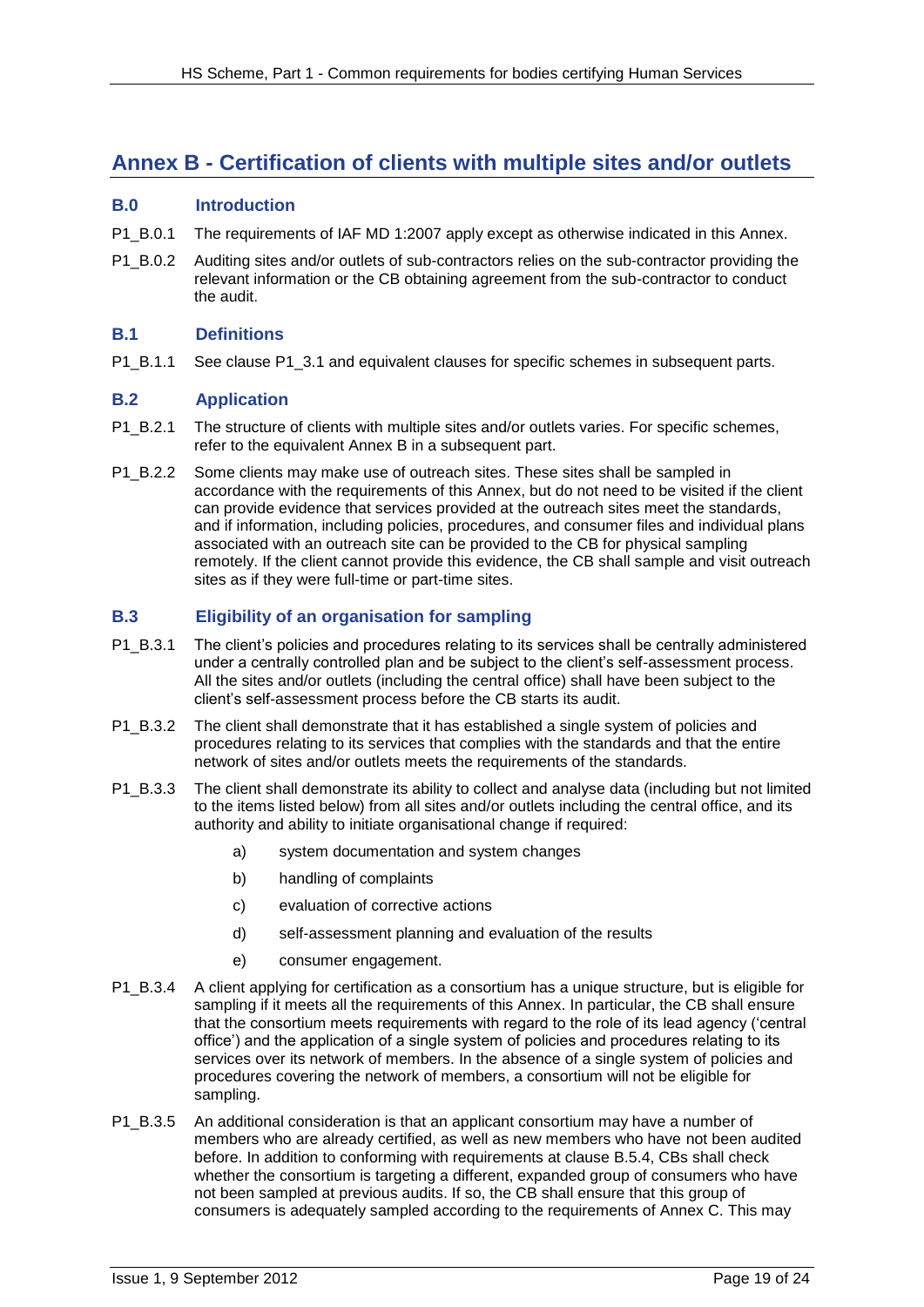entail sampling additional consumers serviced by members who are already certified, in determining conformity for the new consortium.

- P1\_B.3.6 If not eligible for sampling, the CB shall audit each member of a consortium separately, as if an independent client. However, the consortium as a whole, through the lead agency, shall also still be able to demonstrate the existence of policies and procedures adequate to assure the ongoing quality of services through monitoring and, when required, the capacity to mandate corrective action.
- P1 B.3.7 Certification can be transferred if the members of a consortium were originally certified by different CBs. See clause P1\_4.6.1 e).

#### <span id="page-19-0"></span>**B.4 Responsibility of the certification body**

*No additional requirements*

#### <span id="page-19-1"></span>**B.5 Sampling**

#### <span id="page-19-2"></span>**B.5.1 Methodology**

- P1\_B.5.1.1 The site and/or outlet selection criteria should include:
	- a) results of the client's self-assessment processes or previous audits by the CB
	- b) records of complaints and communications (see clause P1, 4.1.2.1 d) and other relevant aspects of corrective and preventive action
	- c) significant variations in the size of the sites and/or outlets and number of consumers
	- d) whether sites and/or outlets are based in homes, rather than offices
	- e) whether sites are operated by subcontractors (if applicable; see clause P1\_4.1.2.1 b)
	- f) modifications since the last CB audit
	- g) geographical location and dispersion.

#### <span id="page-19-3"></span>**B.5.2 Size of sample**

P1\_B.5.2.1 The minimum number of non-central office sites and/or outlets to be visited per audit is:

**initial audit and recertification audit:** the size of the sample shall not be less than the square root of the total number of full-time and part-time sites and/or outlets ( $y=x/x$ ), rounded to the upper whole number.

**maintenance audit:** the size of the sample shall not be less than the square root of the total number of full-time and part-time sites and/or outlets with 0.6 as a coefficient  $(y=0.6\sqrt{x})$ , rounded to the upper whole number.

- P1 B.5.2.2 In all audits, the central office shall be visited at least once, in addition to the sites and/or outlets sampled.
- P1 B.5.2.3 The size of the sample shall be increased where the CB's analysis of the client indicates special circumstances such as might apply to any of the site and/or outlet selection criteria at clause B.5.1.
- P1\_B.5.2.4 Where the client also has a hierarchical structure and would otherwise be sampled at each level, the sampling model which results in the largest sample shall be applied.

#### <span id="page-19-4"></span>**B.5.3 Audit times**

P1 B.5.3.1 For specific schemes, refer to the equivalent Annex B in a subsequent part. The requirements at HS Scheme, Part 1, Annex A also apply.

#### <span id="page-19-5"></span>**B.5.4 Additional sites and/or outlets**

P1\_B.5.4.1 Where a certified client with multiple sites and/or outlets wishes to include new sites and/or outlets in the scope of its certification, the CB shall require it to provide sufficient information to demonstrate that its policies, procedures and practices have been fully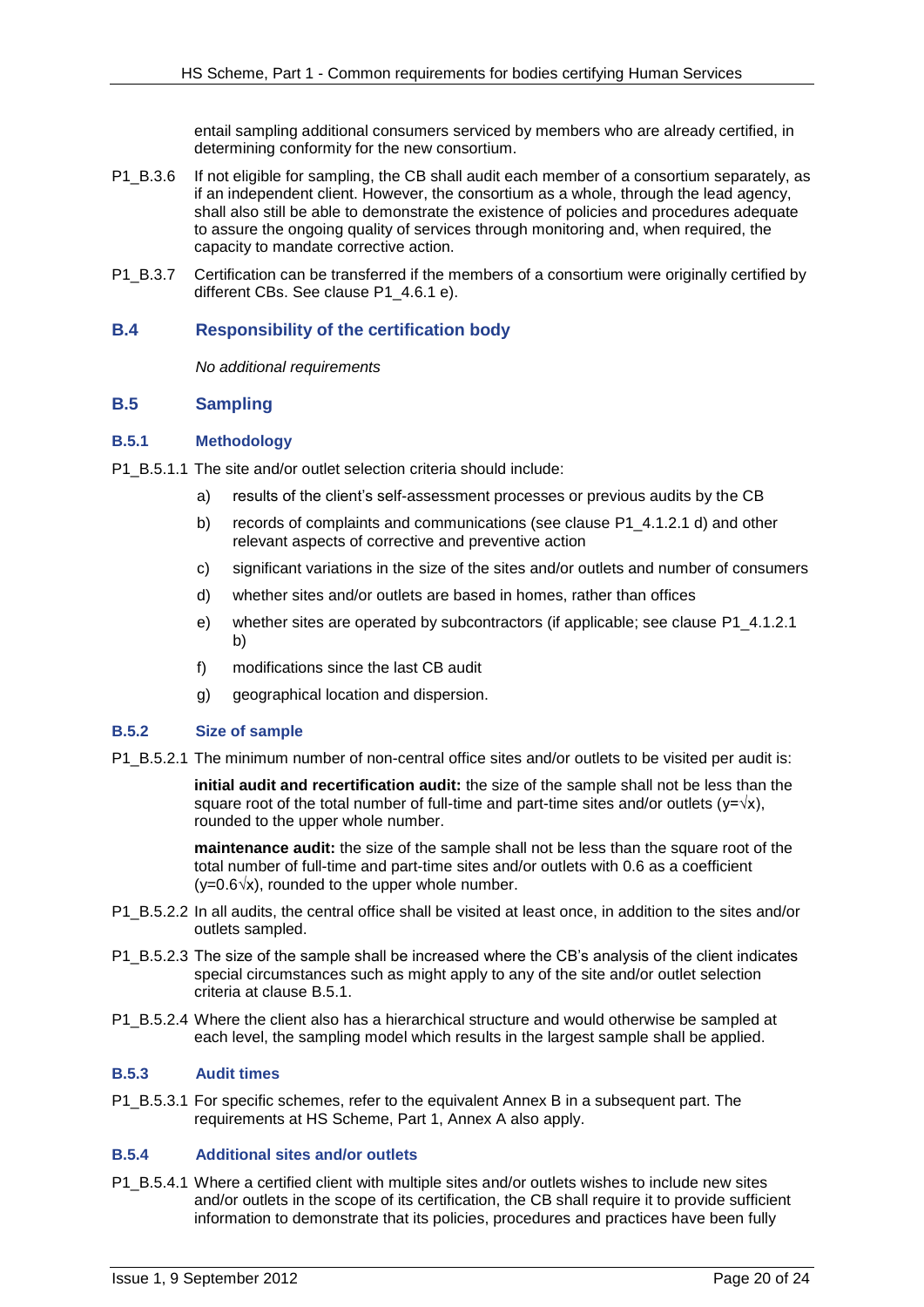implemented at the new sites and/or outlets so as to meet the requirements of the standards. Each new group of sites and/or outlets should be considered as an independent set to determine the sample size, with those chosen for audit to be included during the next scheduled audit activity. The CB need not conduct additional audits, or move forward the next scheduled audit, solely due to the operation of additional sites and/or outlets by a client.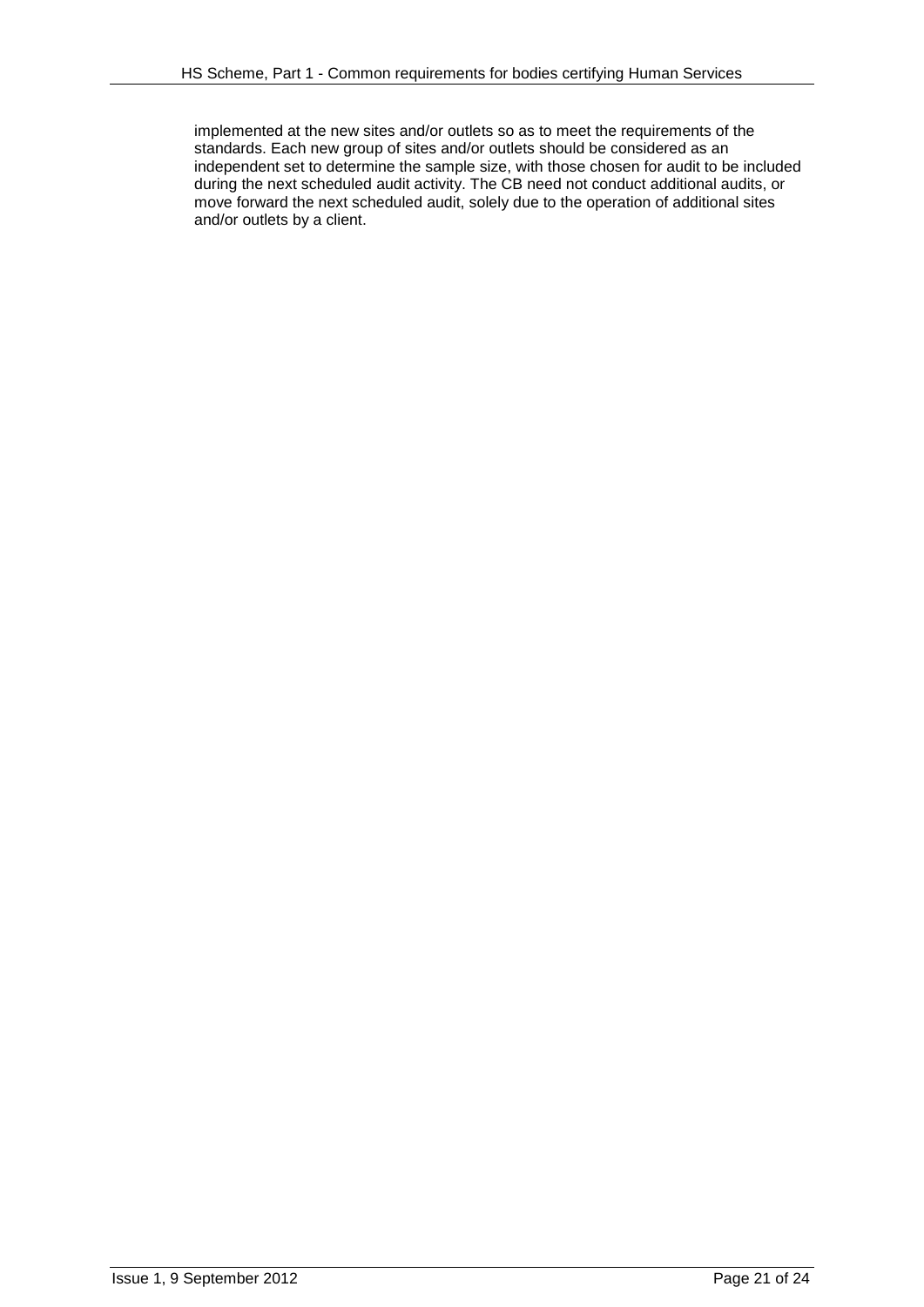# <span id="page-21-0"></span>**Annex C - Audit planning and consumer sampling**

### <span id="page-21-1"></span>**C.1 Consumer sampling principles**

- P1 C.1.1 Seeking direct feedback from consumers is a critical element of the audit process. CBs shall ensure that wherever possible, consumers have been offered the opportunity to participate in the audit process. However it is not usually practicable for all consumers to provide direct feedback, and for this reason a sampling approach is normally required to ensure appropriate levels and types of feedback during the audit.
- P1 C.1.2 Consumer sampling shall be determined at the site and/or outlet level on a case-by-case basis.
- P1\_C.1.3 When planning the audit, the CB shall negotiate a strategy for sampling consumers in consultation with the client and relevant stakeholders, so that the CB may quote for certification services. The CB shall allow the client to make the strategy available to other CBs, on request. The strategy should cover:
	- a) proposed sample numbers
	- b) sampling approach, including methods of communication and sampling methods (face-to-face interview, focus groups, telephone survey, mail or on-line survey)
	- c) support needs of consumers (if applicable), including when, where and how consumer feedback is to be obtained.
- P1\_C.1.4 The CB should select the sample of consumer participants from a de-identified list provided by the client. This ensures that the sample is not influenced by other stakeholders, which might inhibit the collection of accurate data.
- P1 C.1.5 In sampling consumers, the CB shall have regard to the vulnerability of some consumers which may lead to their being unable to participate.
- P1\_C.1.6 The CB shall ensure that the sampling approach is appropriate to the service delivery context of the client. A client with a small number of consumers would not need an extensive consultation mechanism around sampling.
- P1\_C.1.7 The CB shall attempt to represent the demographics of the client's consumers, when sampling consumers. Some of the demographics to consider are:
	- a) disability type (if applicable)
	- b) gender
	- c) age
	- d) frequency of the support provided by the client
	- e) cultural, religious or language differences
	- f) complexity of support needs, including communication
	- g) length of tenure with the client (includes those exited, as applicable)
	- h) location
	- i) service type.
- P1 C.1.8 CBs should maintain a flexible approach to consumer involvement methods, ensuring that priority is given to methods encompassing face to face communication.
- P1 C.1.9 The sampling approach does not preclude consumers talking to an audit team member if the opportunity arises and they choose to during an audit. However, the audit team shall not use any identifying information without the consumer's consent.
- P1\_C.1.10 The CB shall verify that the client has:
	- a) developed the sampling approach in consultation with relevant stakeholders
	- b) taken adequate and appropriate steps to obtain consents for the audit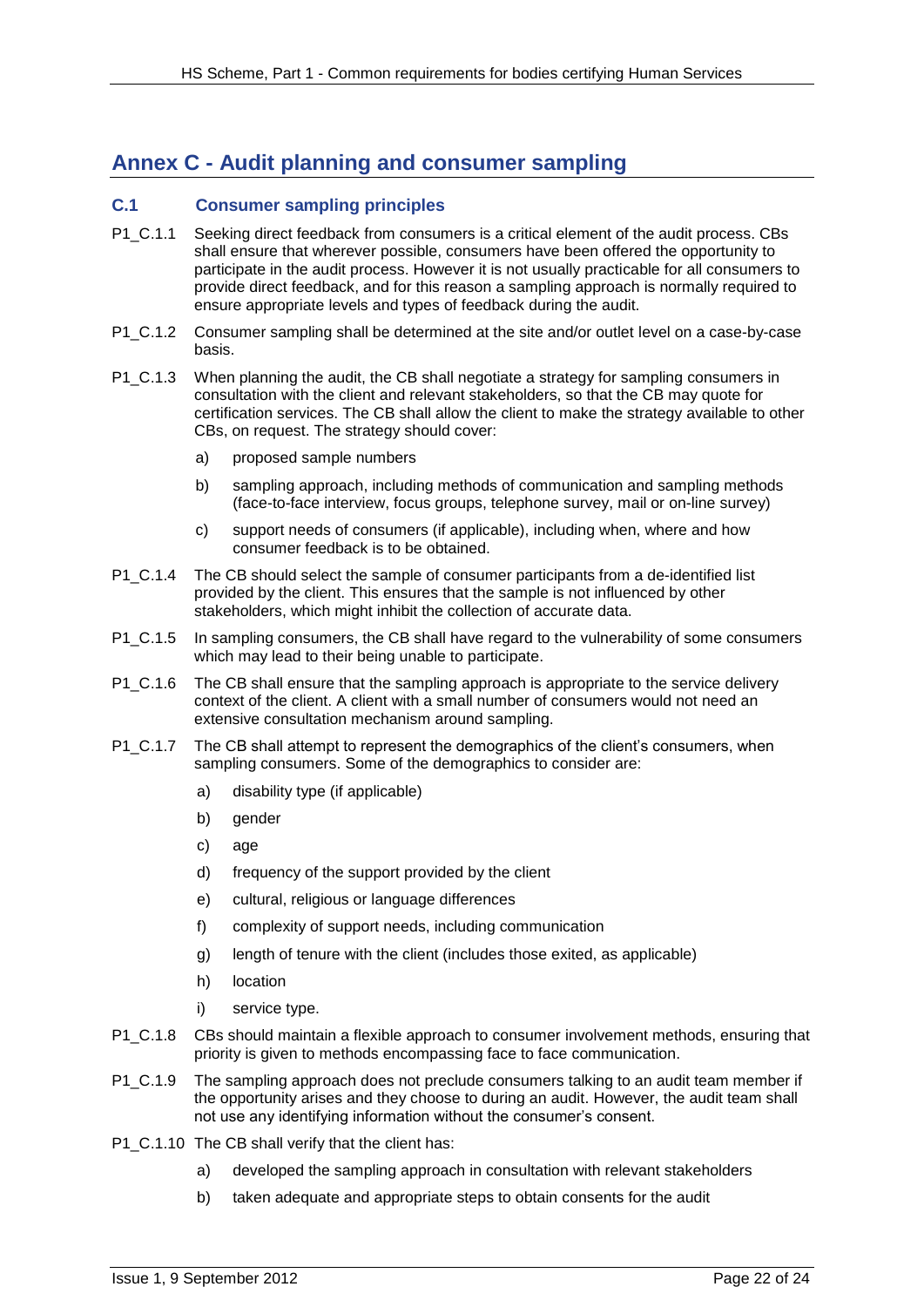- c) made all reasonable attempts to inform all its consumers in accessible and varying formats of all scheduled audits and provide them with an opportunity to participate in the process and in the consumer sample
- d) made it clear to all consumers that they are entitled to involve an independent advocate or support person of their choice in the audit process if they wish.
- P1 C.1.11 Although the focus of this Annex is on sampling consumers, auditors should always keep in mind the potential to gather useful evidence from other stakeholders, and sample accordingly. Other stakeholders can include:
	- a) direct support staff
	- b) families or carers of people using services
	- c) suppliers or partners of the client, or other local organisations.

#### <span id="page-22-0"></span>**C.2 Consumer file sampling**

- P1 C.2.1 Consumer file sampling aims to cross check verbal information gathered from consumers and to confirm outcomes for consumers. However, there will be times when consumers agree to be interviewed, but not to allow access to their files; and vice versa. While key principles applying to consumer sampling also initially apply to file sampling (i.e. the CB selects the files, and files chosen represent the demographics), the CB may also need to follow up on file specific issues identified during interviews with consumers or others. This requires wider access to files, and the CB shall try to obtain appropriate additional consents, to maximise the number of files available for review.
- P1 C.2.2 To ensure validity of the audit, files reviewed at each site and/or outlet should normally cover all of the consumers sampled and should not be less than the number of consumers interviewed.
- P1 C.2.3 All file access shall be by written consent of the consumer and shall comply with the provisions of the Privacy Act and any relevant state or territory legislation.
- P1 C.2.4 Where consumer information is only stored or available in electronic form, it will generally need to be printed to allow auditors to view the material. This is particularly so for information held in departmental systems which the auditors do not have clearance to access.

#### <span id="page-22-1"></span>**C.3 Traceability of sampling processes**

- P1 C.3.1 A CB shall be able to justify how it samples consumers for any audit. Any reduction in the sample size shall be justified and documented in each case (e.g. where an insufficient number of consumer consents are received). The CB shall pay particular attention to the validity of the results of the audit where the sample size is likely to be 30% or more below the numbers which would apply using the above sampling approaches. If in doubt about the validity, advice should be sought from the client's responsible body before the audit begins.
- P1 C.3.2 Sampling strategies shall be sufficiently documented for each audit so as to be able to trace compliance with all the requirements of this Annex. This information may be included in, or attached to the audit plan, or may be separately recorded.